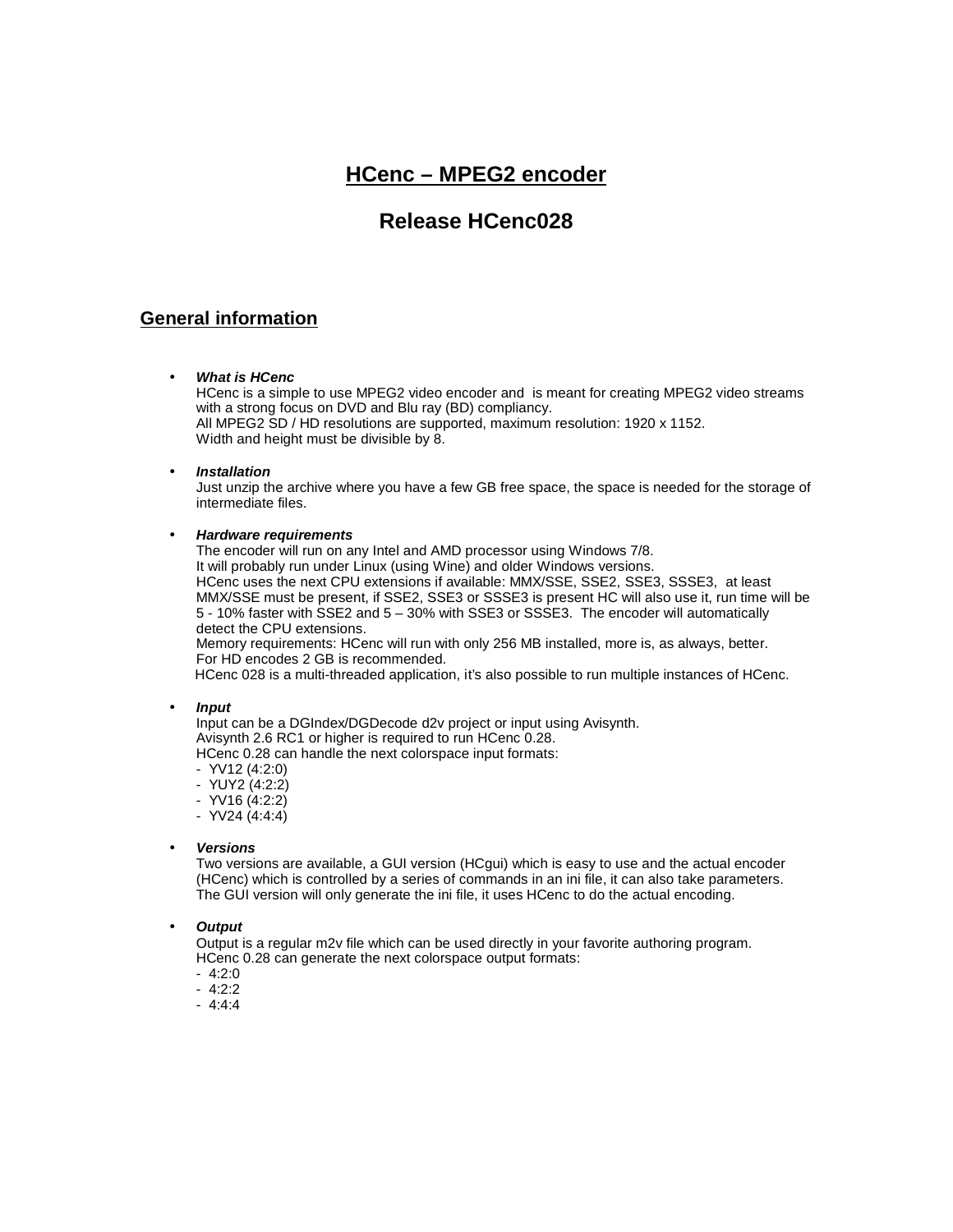### **Features**

### *1pass/multipass*

HCenc is a 1 or 2 pass encoder which produces a VBR MPEG2 stream. Bitrate control is controlled by an average bitrate value and a maximum bitrate value.

### *Bitrate control*

Bitrate is controlled by two commands: \*BITRATE and \*MAXBITRATE. Buffer underflows will never occur, while encoding the frames, the VBV (Video Buffer Verifier) is constantly checked for buffer underruns, if buffer underruns occur the bit stream will be adapted so the stream will always be DVD-compliant.

### *Encoding quality*

Encoding quality is controlled by the encoding profile: FAST, NORMAL, BEST. For the \*PROFILE command, see the command section.

### *GOP structure*

User controllable, maximum GOP length is 36, maximum consecutive B-pictures is 3. You can for instance give the command \*GOP 15 2 or \*GOP 12 1, see the command section. If the \*GOP command is omitted, HCenc wil run in AUTOGOP mode, this probably is the best way to run the encoder. In AUTOGOP mode HCenc scans frames to be encoded and measures the activity of the frames. Based on the activity of the frames HC tries to create an optimal GOP structure.

A sequence header is written for each GOP.

### *Scene change detection*

HCenc has a scene change detection algorithm built in, on each scene detection an I-frame is inserted and the GOP will be closed so you can cut the video at each scene change. If necessary the frames in the two previous GOP's will be redistributed to maintain a nice general GOP structure.

### *Quantization matrices*

You can use any matrix you like, some well known matrices are already built in which can be activated by the \*MATRIX command. If you want to use your own matrix (intra and non-intra) just use the command \*CUSTOMMATRIX and specify the two matrices, see the command section. If the \*MATRIX command is omitted HCenc will use the standard "adapted" MPEG matrices, see the matrix section for the matrix specification.

### *Progressive/interlaced encoding*

HCenc has an auto-detect mode which will choose the optimal encoding method for each frame (progressive vs interlaced), of course it can be forced to do progressive or interlaced only.

### *Encoding speed*

Encoding speed is highly dependent of:

- Complexity and resolution of the video material
- Speed of your system: CPU, cache size and bus/memory speed<br>• Availability of CPU extensions
- Availability of CPU extensions

Encoding (interlaced) DV video might take longer to encode. A fast system will encode a 3 hour movie (DVD backup) in approx. 0.5 hour with \*PROFILE BEST.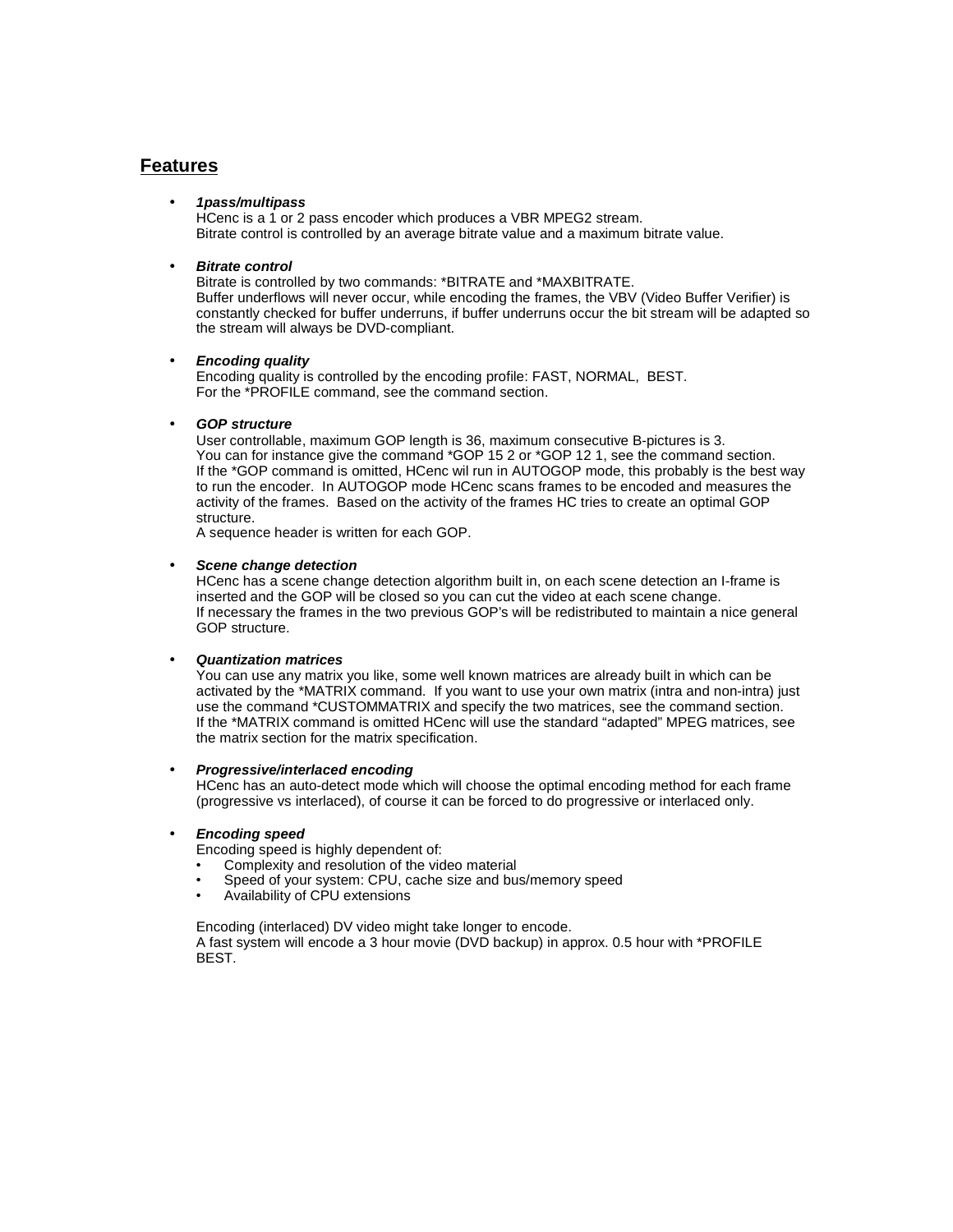## **Command section**

HCenc is controlled by a series of commands in the ini file. It can also use parameters, see the next section.

Commands may be given in any order, they all start with \*, commands may be uppercase or lowercase and must start at the first column.

You can simply deactivate a command by putting a space before the command.

### NOTE ABOUT INTERLACED ENCODING

There are 3 commands to control interlaced encoding: \*PROGRESSIVE, \*INTERLACED and \*DVSOURCE. If none of these commands are used it runs in auto detect mode with TFF.

The next commands are available:

### **\*1PASS**

| parameter |              | type<br>٠                                                                                                                                                                                             |
|-----------|--------------|-------------------------------------------------------------------------------------------------------------------------------------------------------------------------------------------------------|
| Status    | not required |                                                                                                                                                                                                       |
| Default   |              |                                                                                                                                                                                                       |
| Example   | *1PASS       |                                                                                                                                                                                                       |
|           |              | This command activates the 1 pass VBR (Variable Bit Rate) mode. An average bit rate can be set.<br>A fast sampling pass will be done before the actual encoding pass. The output file size can be off |
|           |              | if the encoded clip is short, it will be disabled if the nr. of frames < 1000.                                                                                                                        |

### **\*ADAPTIVEMATRIX**

| parameter | $\overline{\phantom{0}}$                                                | type<br>$\overline{\phantom{0}}$                                                             |
|-----------|-------------------------------------------------------------------------|----------------------------------------------------------------------------------------------|
| Status    | not required                                                            |                                                                                              |
| Default   |                                                                         |                                                                                              |
| Example   | *ADAPTIVEMATRIX                                                         |                                                                                              |
|           |                                                                         | This command activates the code in matrix.dll. Using this command you can change matrices at |
|           | every GOP. This is meant for very experienced users only !!             |                                                                                              |
|           | See the adaptive matrices section in this manual how to create the dll. |                                                                                              |

**\*AQ parameter** strength (0 - 4) **type** integer<br>Status not required *Status* not required *Default* 2  $Example$ This command activates adaptive quantization, flat parts are given a lower quantizer. Strength 0 means no adaptive quantization, strength 4 generates the lowest quants for flat parts but it may create artifacts around sharp edges. HCEnc 028 will use AQ 2 as default.

### **\*ASPECT**

| parameter | 1:1.4:3.16:9.2.21:1                         | tvpe | character string |
|-----------|---------------------------------------------|------|------------------|
| Status    | not required                                |      |                  |
| Default   | 16:9                                        |      |                  |
| Example   | *ASPECT 4:3 (3:4 is also allowed)           |      |                  |
|           | This command sets the desired aspect ratio. |      |                  |

### **\*AUTOGOP**

| parameter | goplength $(8 - 18)$                                                                      | type | integer |
|-----------|-------------------------------------------------------------------------------------------|------|---------|
| Status    | not required                                                                              |      |         |
| Default   | 15 (12 for 23.976 fps)                                                                    |      |         |
| Example   | *AUTOGOP 12                                                                               |      |         |
|           | This command sets the maximum GOP length to be used by the autogop algorithm.             |      |         |
|           | Running in AUTOGOP mode means the encoder tries to distribute the I, P and B frames in an |      |         |
|           | optimal manner based on the activity of the frames.                                       |      |         |
|           | Encoding using AUTOGOP will be DVD-compliant if the next values are used:                 |      |         |
|           | • For NTSC source to be pulldowned, use values $12 - 14$ .                                |      |         |
|           |                                                                                           |      |         |

- For PAL source a maximum value of 15 should be used.
- For 29.97 NTSC source the maximum of 18 can be used.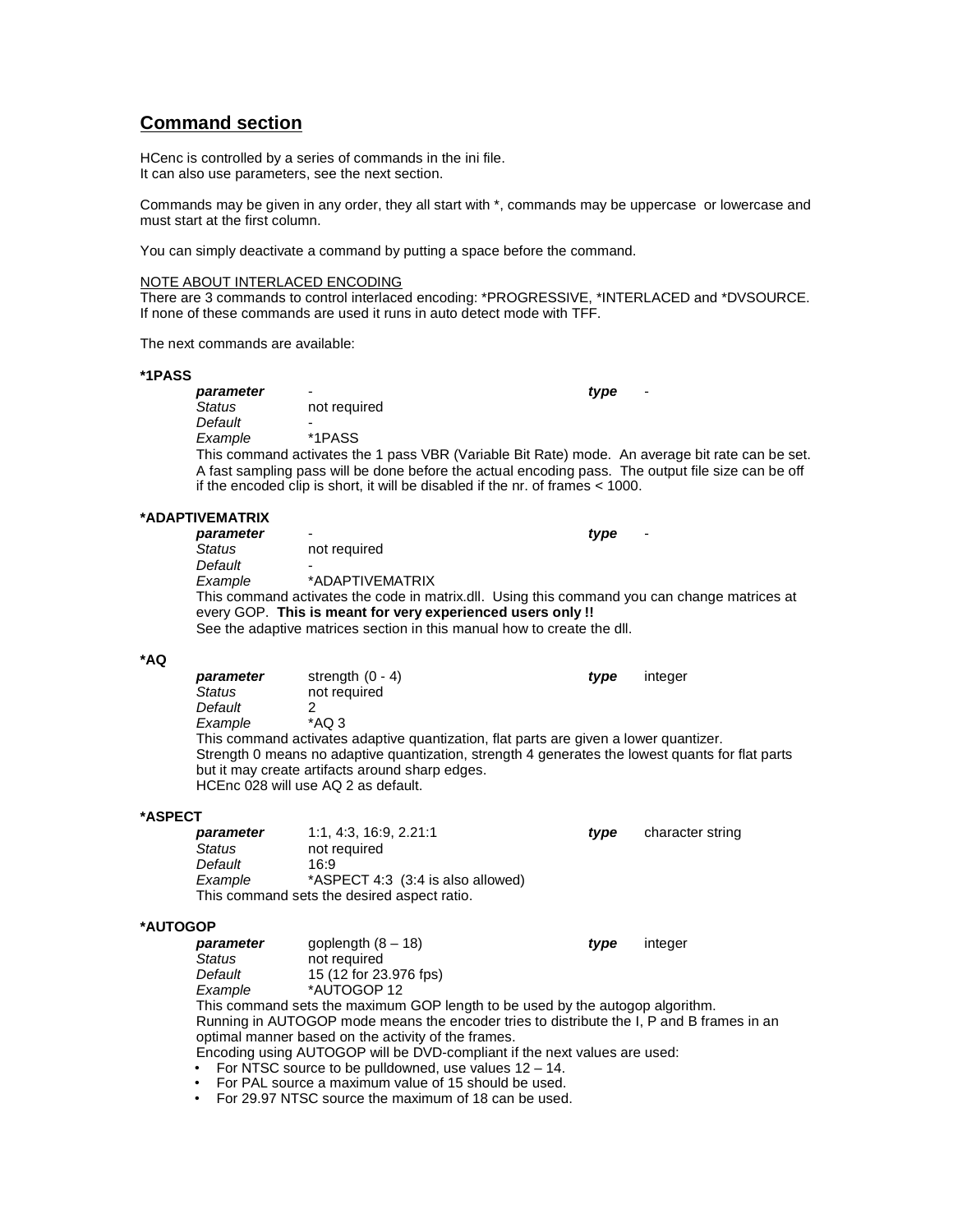### **\*AVSMEMORY**

| parameter | memory                                                                                 | tvpe | integer |
|-----------|----------------------------------------------------------------------------------------|------|---------|
| Status    | not required                                                                           |      |         |
| Default   |                                                                                        |      |         |
| Example   | *AVSMEMORY 32                                                                          |      |         |
|           | This command sets the maximum memory (MB) to be used by Avisynth, maximum value: 1024. |      |         |
|           | This command is equivalent to the SetMemoryMax() Avisynth command.                     |      |         |
|           |                                                                                        |      |         |

### **\*B3**

| parameter     |                                                                | tvpe<br>$\overline{\phantom{0}}$ |
|---------------|----------------------------------------------------------------|----------------------------------|
| <b>Status</b> | not required                                                   |                                  |
| Default       |                                                                |                                  |
| Example       | *B3                                                            |                                  |
|               | This command allows 3 consecutive B-frames, NOT DVD-COMPLIANT. |                                  |

### **\*BFF**

| parameter | ٠                                                                             | tvpe | $\overline{\phantom{a}}$ |
|-----------|-------------------------------------------------------------------------------|------|--------------------------|
| Status    | not required                                                                  |      |                          |
| Default   | NA for progressive, TFF for interlaced, BFF for DV source                     |      |                          |
| Example   | *RFF                                                                          |      |                          |
|           | This command specifies bottom field first, only used for interlaced encoding. |      |                          |

### **\*BIAS**

| parameter                      | bias (range $0 - 100$ )                                                                      | tvpe | integer |  |
|--------------------------------|----------------------------------------------------------------------------------------------|------|---------|--|
| Status                         | not required                                                                                 |      |         |  |
| Default                        |                                                                                              |      |         |  |
| Example                        | *BIAS 30                                                                                     |      |         |  |
|                                | This command tweaks the compression curve, 0 means full VBR (Variable BitRate), 100 tends to |      |         |  |
| <b>CBR</b> (Constant BitRate). |                                                                                              |      |         |  |

### **\*BITRATE**

| parameter | bitrate                                                                               | tvpe | integer |
|-----------|---------------------------------------------------------------------------------------|------|---------|
| Status    | required                                                                              |      |         |
| Default   | -                                                                                     |      |         |
| Example   | *BITRATE 3250                                                                         |      |         |
|           | This command specifies the average bitrate per second in kbits/s. (1 kbit = 1000 bit) |      |         |

### **\*CHAPTER**

| parameter     | nr. of chapters | type | integer |
|---------------|-----------------|------|---------|
| <b>Status</b> | not required    |      |         |
| Default       | -               |      |         |
| Example       | *CHAPTER 5      |      |         |
|               | 101             |      |         |
|               | 1253            |      |         |
|               | 2763            |      |         |
|               | 5471            |      |         |
|               | 8354            |      |         |

This command sets chapter points at the frames given, this means an I-frame is inserted and the GOP is closed.

There's no limit on the number of chapters, you can even set a chapter on every frame.

### **\*CHROMADOWNSAMPLE**

| parameter | method, 0=progressive, 1=interlaced                                  | type | integer |
|-----------|----------------------------------------------------------------------|------|---------|
| Status    | not required                                                         |      |         |
| Default   |                                                                      |      |         |
| Example   | *CHROMADOWNSAMPLE 1                                                  |      |         |
|           | This command switches between progressive or interlaced subsampling. |      |         |
|           | CHROMADOWNSAMPLE 0 (progressive) is set by default.                  |      |         |
|           | Needed for conversion 4:2:2 to 4:2:0.                                |      |         |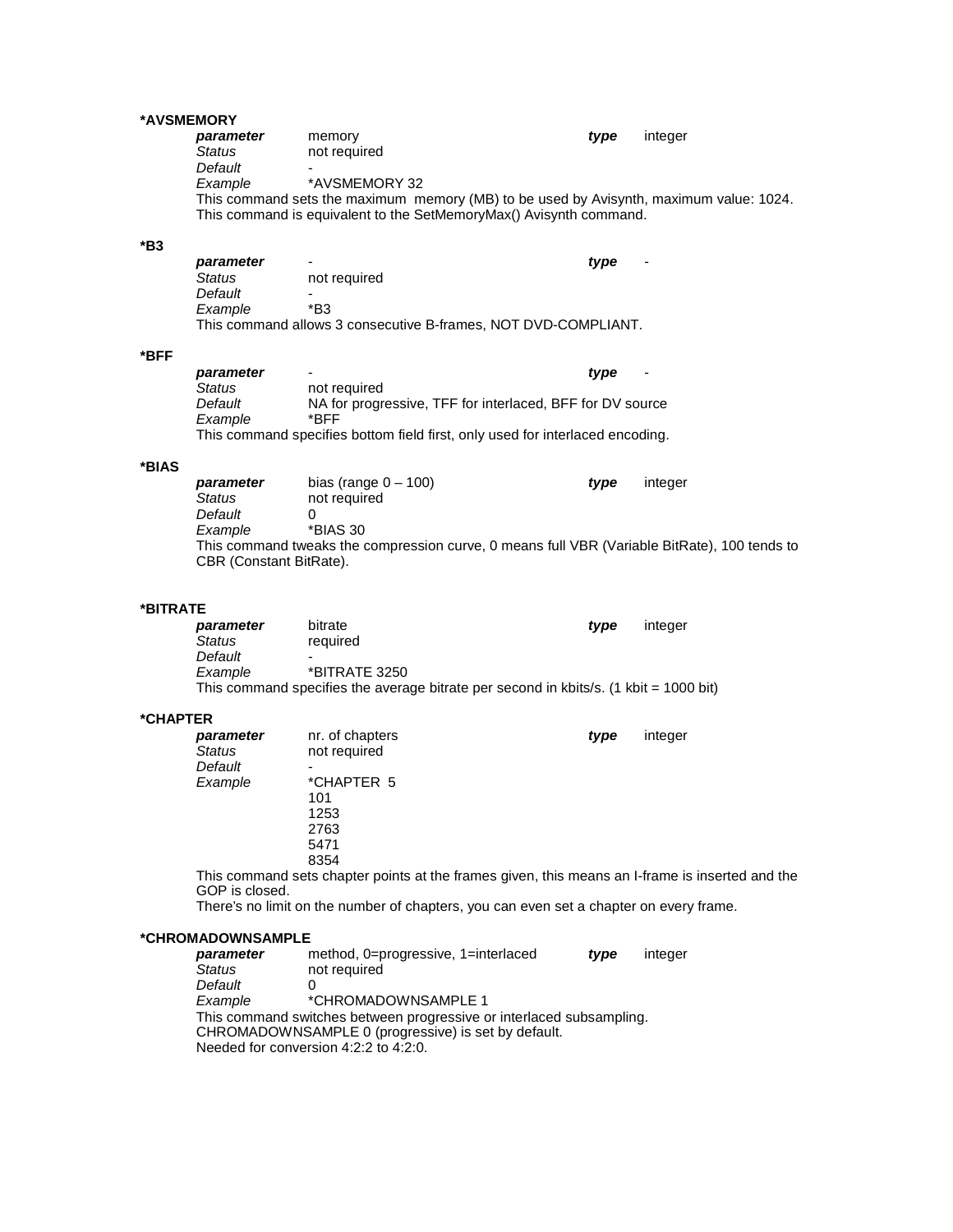# **\*CHROMAFORMAT**

*parameter* 420, 422 (4:2:0, 4:2:2,) *type* character string not required<br>420 *Default*<br>Example *Example* \*CHROMAFORMAT 422 This command sets the chroma output format. For 422 output, input must be YUY2. For 420 output, input can be YV12 or YUY2. If needed the input will be down sampled using progressive or interlaced subsampling, this can be set with the \*CHROMADOWNSAMPLE command.

### **\*CLOSEDGOPS**

*parameter* - *type* not required *Default*<br>Example *Example* \*CLOSEDGOPS This command closes all gops. CLOSEDGOPS is disabled by default.

**\*COLOUR** *parameter* colorimetry *type* integer *Status* not required **Default**<br>Example *Example* \*COLOUR 5 This command flags the colorimetry of the stream by outputting the Sequence Display Extension header. For playback this header is ignored (Rec.601 will always be used for SD color conversion, Rec.709 for HD color conversion) but it's useful for MPEG2 compliancy. Possible settings: 1: BT.709, 4: BT.470-2M, 5: BT.470-2BG, 6: SMPTE170M, 7: SMPTE240M. By default this header is not written.

### **\*CPU**

| parameters | AUTO, MMX, SSE2, SSE3, SSSE3                                          | tvpe | character string |
|------------|-----------------------------------------------------------------------|------|------------------|
| Status     | not required                                                          |      |                  |
| Default    | AUTO                                                                  |      |                  |
| Example    | *CPU MMX                                                              |      |                  |
|            | This command can be used to force the cpu to use specific extensions. |      |                  |

### **\*CQ**

| parameter                                                                           | quantization                                                               | tvpe | real |  |  |  |
|-------------------------------------------------------------------------------------|----------------------------------------------------------------------------|------|------|--|--|--|
| Status                                                                              | not required                                                               |      |      |  |  |  |
| Default                                                                             |                                                                            |      |      |  |  |  |
| Example                                                                             | $*CO5.8$                                                                   |      |      |  |  |  |
| This command orders the encoder to do a 1-pass with a constant quantization factor. |                                                                            |      |      |  |  |  |
| The value for quantization is the non-linear scale value.                           |                                                                            |      |      |  |  |  |
|                                                                                     | No database is created, the output file is created in the first pass.      |      |      |  |  |  |
|                                                                                     | NOTE: this is not the same as CBR encoding, HCenc doesn't do CBR encoding. |      |      |  |  |  |

### **\*CQ\_BFACTOR**

| parameter            | factor for B-frame quantization                                                          | tvpe | real |
|----------------------|------------------------------------------------------------------------------------------|------|------|
| Status               | not required                                                                             |      |      |
| Default              | 1. $\Omega$                                                                              |      |      |
| Example              | *CQ BFACTOR 1.4                                                                          |      |      |
|                      | Multiplication factor for the quantization of B-frames using constant quantization.      |      |      |
| Range: $0.5 - 4.0$ . |                                                                                          |      |      |
| use $Q = 7$ .        | Example: if *CQ or *CQ_MAXBITRATE is set to 5, using *CQ_BFACTOR 1.4 means B-frames will |      |      |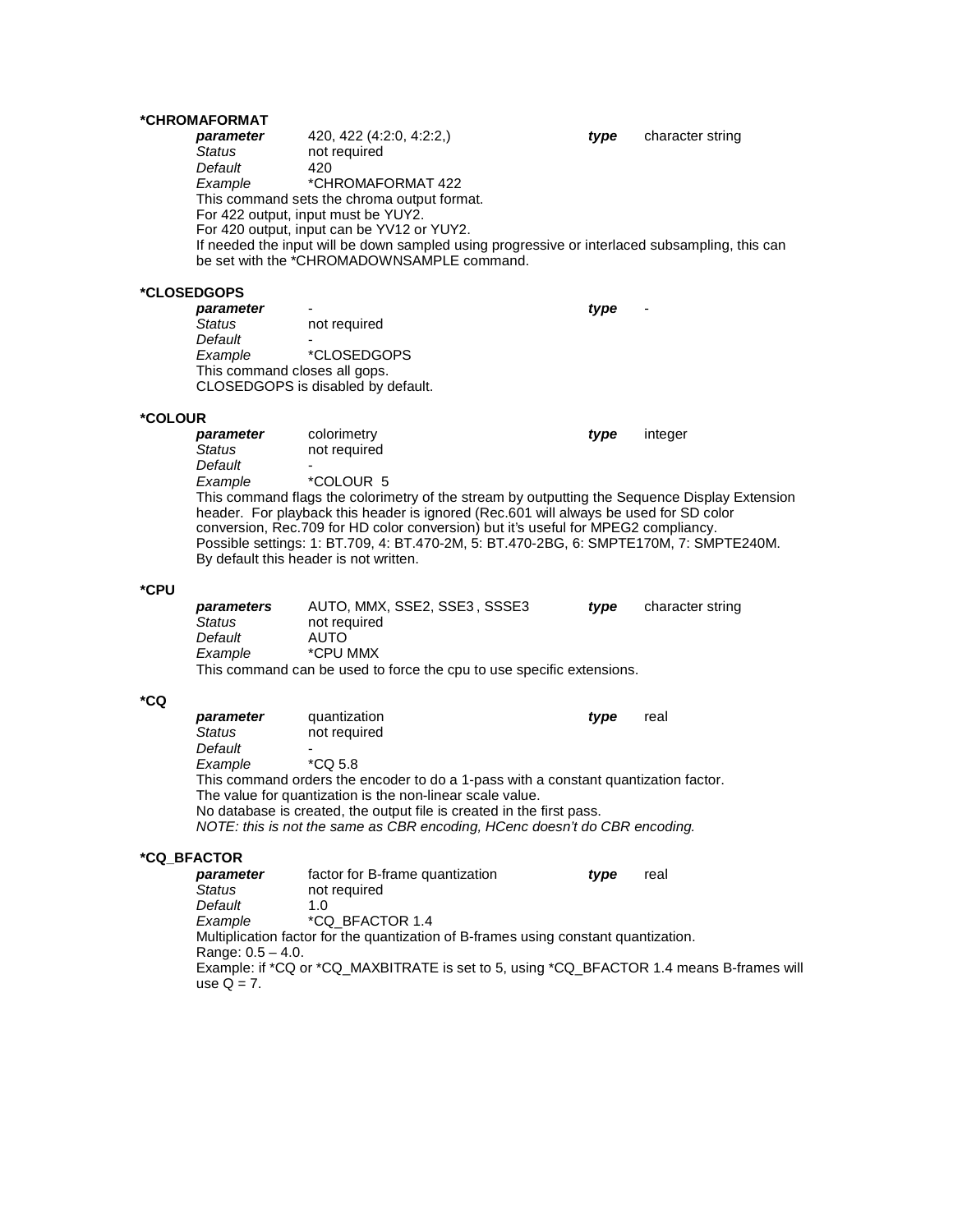### **\*CQ\_MAXBITRATE**

| quantization                                                  | real                                                                                                                                                                                                                                                                                                                                          |
|---------------------------------------------------------------|-----------------------------------------------------------------------------------------------------------------------------------------------------------------------------------------------------------------------------------------------------------------------------------------------------------------------------------------------|
| not required                                                  |                                                                                                                                                                                                                                                                                                                                               |
|                                                               |                                                                                                                                                                                                                                                                                                                                               |
| *CQ MAXBITRATE 5.8                                            |                                                                                                                                                                                                                                                                                                                                               |
|                                                               |                                                                                                                                                                                                                                                                                                                                               |
|                                                               |                                                                                                                                                                                                                                                                                                                                               |
| quantizer is temporally raised. Output will be DVD-compliant. |                                                                                                                                                                                                                                                                                                                                               |
| The value for quantization is the non-linear scale value.     |                                                                                                                                                                                                                                                                                                                                               |
|                                                               |                                                                                                                                                                                                                                                                                                                                               |
|                                                               |                                                                                                                                                                                                                                                                                                                                               |
|                                                               | type<br>This command orders the encoder to do a 1-pass with a constant quantization factor.<br>If the actual bitrate overshoots the maximum bitrate set by the *MAXBITRATE command the<br>No database is created, the output file is created in the first pass.<br>NOTE: this is not the same as CBR encoding, HCenc doesn't do CBR encoding. |

# **\*CQ\_PFACTOR**

*parameter* factor for P-frame quantization *type* real not required<br>1.0 *Default*<br>Example *Example* \*CQ\_PFACTOR 1.2 Multiplication factor for the quantization of P-frames using constant quantization. Range: 0.5 – 4.0. Example: if \*CQ or \*CQ\_MAXBITRATE is set to 5, using \*CQ\_PFACTOR 1.2 means P-frames will use  $Q = 6$ .

### **\*CUSTOMMATRIX**

| parameter |                         | type |
|-----------|-------------------------|------|
| Status    | not required            |      |
| Default   |                         |      |
| Example   | *CUSTOMMATRIX           |      |
|           | 8 16 19 22 26 27 29 34  |      |
|           | 16 16 22 24 27 29 34 37 |      |
|           | 19 22 26 27 29 34 34 38 |      |
|           | 22 22 26 27 29 34 37 40 |      |
|           | 22 26 27 29 32 35 40 48 |      |
|           | 26 27 29 32 35 40 48 58 |      |
|           | 26 27 29 34 38 46 56 69 |      |
|           | 27 29 35 38 46 56 69 83 |      |
|           |                         |      |
|           | 16 17 18 19 20 21 22 23 |      |
|           | 17 18 19 20 21 22 23 24 |      |
|           | 18 19 20 21 22 23 24 25 |      |
|           | 19 20 21 22 23 24 26 27 |      |
|           | 20 21 22 23 25 26 27 28 |      |
|           |                         |      |
|           | 21 22 23 24 26 27 28 30 |      |
|           | 22 23 24 26 27 28 30 31 |      |
|           | 23 24 25 27 28 30 31 33 |      |
|           |                         |      |

This command defines custom intra and non-intramatrices to be used and supersedes the default matrix and the \*MATRIX command.

The matrices must be supplied as given in the example, 8 values per line.

### **\*DBPATH**

| parameter     | path                                                           | tvpe | character string |
|---------------|----------------------------------------------------------------|------|------------------|
| <b>Status</b> | not required                                                   |      |                  |
| Default       | -                                                              |      |                  |
| Example       | *DBPATH E:\tmp                                                 |      |                  |
|               | This command sets the path for the intermediate database file. |      |                  |

### **\*DC\_PREC**

| parameter                                                       | dc precision                                | tvpe | integer |  |  |
|-----------------------------------------------------------------|---------------------------------------------|------|---------|--|--|
| Status                                                          | not required                                |      |         |  |  |
| Default                                                         |                                             |      |         |  |  |
| Example                                                         | *DC PREC 8                                  |      |         |  |  |
| This command defines the DC_precision to be used, range 8 - 11. |                                             |      |         |  |  |
|                                                                 | NOTE: dc_precision 11 is NOT DVD-compliant. |      |         |  |  |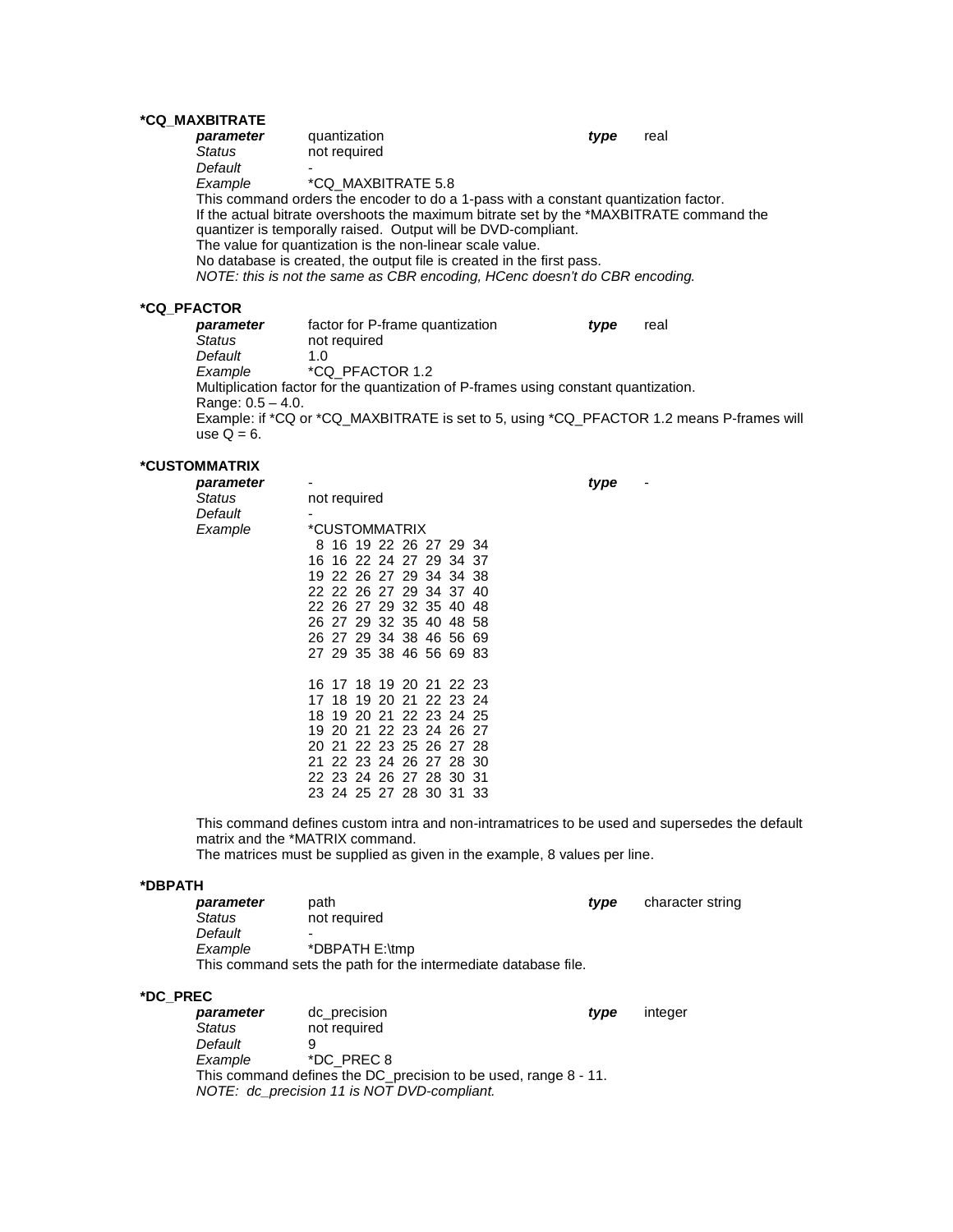### **\*DEADZONE**

|             | parameter<br><b>Status</b><br>Default<br>Example                          | intra inter<br>not required<br>*DEADZONE 32<br>This command defines the dead zone values used for intra and non-intra (inter) quantization.<br>It acts as a frequency domain low pass filter. If this command is not given, it will run in automatic<br>mode, source dependent. If you want to disable dead zone quantization, use *DEADZONE 0 0.<br>Range for the intra and inter parameters: $0 - 6$ . | type | 2*integer        |
|-------------|---------------------------------------------------------------------------|----------------------------------------------------------------------------------------------------------------------------------------------------------------------------------------------------------------------------------------------------------------------------------------------------------------------------------------------------------------------------------------------------------|------|------------------|
| *DVSOURCE   |                                                                           |                                                                                                                                                                                                                                                                                                                                                                                                          |      |                  |
|             | parameter<br>Status<br>Default<br>Example                                 | not required<br>*DVSOURCE<br>This command sets the correct parameters for (interlaced) DV sources, the source is assumed to<br>be pure interlaced, also the BFF flag is set.<br>If this command is used also the alternate scanmethod is set.                                                                                                                                                            | type |                  |
| *FRAMELOG   |                                                                           |                                                                                                                                                                                                                                                                                                                                                                                                          |      |                  |
|             | parameter<br><b>Status</b><br>Default<br>Example                          | psnr<br>not required<br>*FRAMELOG<br>Use this command to write a file with encoding information per frame.<br>If the parameter psnr is present the PSNR and average PSNR are written in the framelog file.<br>This file (framelog.txt) is written in the output file directory.                                                                                                                          | type | character string |
| *FRAMES     |                                                                           |                                                                                                                                                                                                                                                                                                                                                                                                          |      |                  |
|             | parameters<br><b>Status</b><br>Default<br>Example                         | startframe endframe<br>not required<br><b>*FRAMES 0 499</b><br>This command specifies the frames to be encoded, if this command is not present all frames will<br>be encoded. The example will encode the first 500 frames.                                                                                                                                                                              | type | (2X) integer     |
| *GOP        |                                                                           |                                                                                                                                                                                                                                                                                                                                                                                                          |      |                  |
|             | parameters<br>Status<br>Default<br>Example                                | goplength B-frames<br>not required<br>*GOP 12 2<br>This command defines the GOP structure.<br>Max. GOP length is 36, max. B-frames is 3. 3 B-frames is NOT DVD-compliant, you also have to<br>give the *B3 command to force the use of 3 B-frames.<br>If this command is omitted, HC wil run in AUTOGOP mode.                                                                                            | type | (2X) integer     |
| *INFILE     |                                                                           |                                                                                                                                                                                                                                                                                                                                                                                                          |      |                  |
|             | parameter<br>Status<br>Default<br>Example<br>the extension is d2y or ays. | input file name<br>required<br>*INFILE D:\movies\ test.avs<br>This command defines the input filename. This file should be a d2v project or an Avisynth file, so                                                                                                                                                                                                                                         | type | character string |
| *INTERLACED |                                                                           |                                                                                                                                                                                                                                                                                                                                                                                                          |      |                  |
|             | parameter<br>Status<br>Default<br>Example                                 | not required<br>*INTERLACED<br>Use this command if your source is interlaced.<br>If this command is used also the alternate scan method is set.                                                                                                                                                                                                                                                          | type |                  |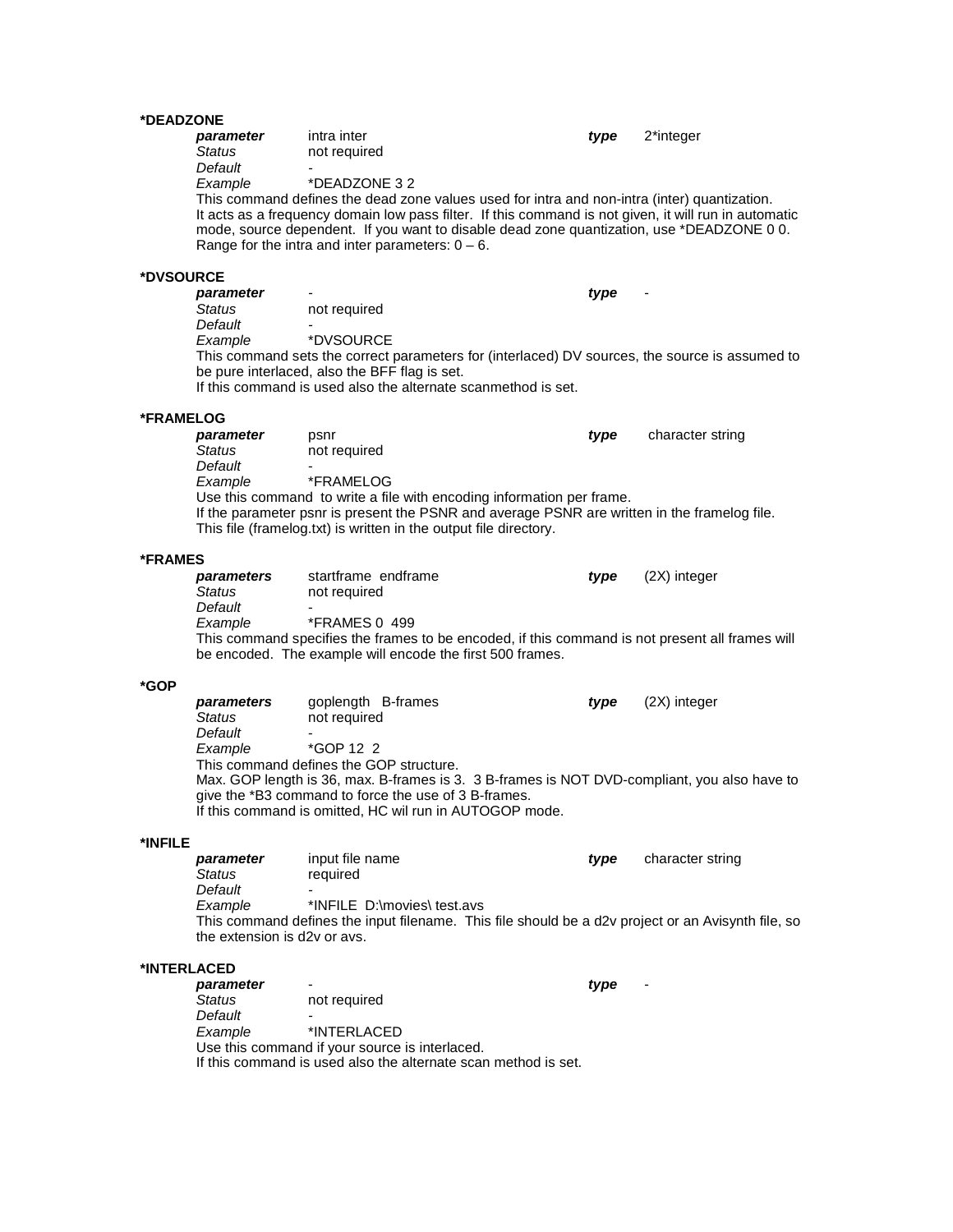### **\*INT**

| *INTRAVLC   |                                                                                                                |                                                                                                                                                                                                                                                                                                                                                                                                                                                   |      |                  |
|-------------|----------------------------------------------------------------------------------------------------------------|---------------------------------------------------------------------------------------------------------------------------------------------------------------------------------------------------------------------------------------------------------------------------------------------------------------------------------------------------------------------------------------------------------------------------------------------------|------|------------------|
|             | parameter<br>Status<br>Default<br>Example                                                                      | method<br>not required<br>2<br>*INTRAVLC 1<br>This command sets the method for intra VLC coding, 0 uses table 14, 1 uses table 15, 2 optimizes                                                                                                                                                                                                                                                                                                    | type | integer          |
|             | the VLC coding.                                                                                                |                                                                                                                                                                                                                                                                                                                                                                                                                                                   |      |                  |
| *LASTIFRAME |                                                                                                                |                                                                                                                                                                                                                                                                                                                                                                                                                                                   |      |                  |
|             | parameter<br>Status<br>Default<br>Example                                                                      | not required<br>*LASTIFRAME<br>The last frame will be encoded as an I-frame.                                                                                                                                                                                                                                                                                                                                                                      | type |                  |
| *LLPATH     |                                                                                                                |                                                                                                                                                                                                                                                                                                                                                                                                                                                   |      |                  |
|             | parameter<br>Status<br>Default<br>Example                                                                      | path<br>not required<br>*LLPATH E:\tmp<br>This command sets the path for the intermediate lossless file.                                                                                                                                                                                                                                                                                                                                          | type | character string |
| *LOGFILE    |                                                                                                                |                                                                                                                                                                                                                                                                                                                                                                                                                                                   |      |                  |
|             | parameter<br>Status<br>Default                                                                                 | log file name<br>not required                                                                                                                                                                                                                                                                                                                                                                                                                     | type | character string |
|             | Example                                                                                                        | *LOGFILE D:\movies\test.log<br>This command defines the log filename, if omitted no logfile will be written.<br>If the logfile already exists the logs will be appended.                                                                                                                                                                                                                                                                          |      |                  |
| *LOSSLESS   |                                                                                                                |                                                                                                                                                                                                                                                                                                                                                                                                                                                   |      |                  |
|             | parameter<br>Status<br>Default<br>Example                                                                      | not required<br><i><b>*LOSSLESS</b></i><br>This command activates the use of a lossless intermediate file for 2 pass encoding.<br>It can only be used with Avisynth input, can be useful if the avs script is very slow, using lossless<br>means the script has to be processed only once. This command can also be used if there are<br>source mismatch errors which can't be solved with *AVSRELOAD.<br>WARNING, the lossless file can be huge. | type |                  |
| *LUMGAIN    |                                                                                                                |                                                                                                                                                                                                                                                                                                                                                                                                                                                   |      |                  |
|             | parameter<br>Status<br>Default<br>Example<br>no change<br>0<br>1<br>mild change<br>2<br>3<br>heavy change<br>4 | sensitivity $(0 - 4)$<br>not required<br>0<br>*LUMGAIN 2<br>This command adapts the quantization matrices on dark scenes so the bitrate will be raised.<br>moderate change<br>hit dark scenes real hard<br>CAUTION: although it is DVD compliant, it might not play correct on some HW players.                                                                                                                                                   | type | integer          |
| *MASK_SHIFT | parameter<br>Status<br>Default<br>Example                                                                      | top bottom shift<br>not required<br>000<br>*MASK_SHIFT 16 144 64<br>This command masks top and bottom lines, the 3th parameter specifies the shift in lines, positive<br>uglues will shift the video unwards, neastive values will shift it down. All values must be even                                                                                                                                                                         | type | 3*integer        |

values will shift the video upwards, negative values will shift it down. All values must be even. The example will mask 16 top lines and 144 bottom lines, the video is shifted upwards 64 lines. The shift is done first, after that the top and bottom masking.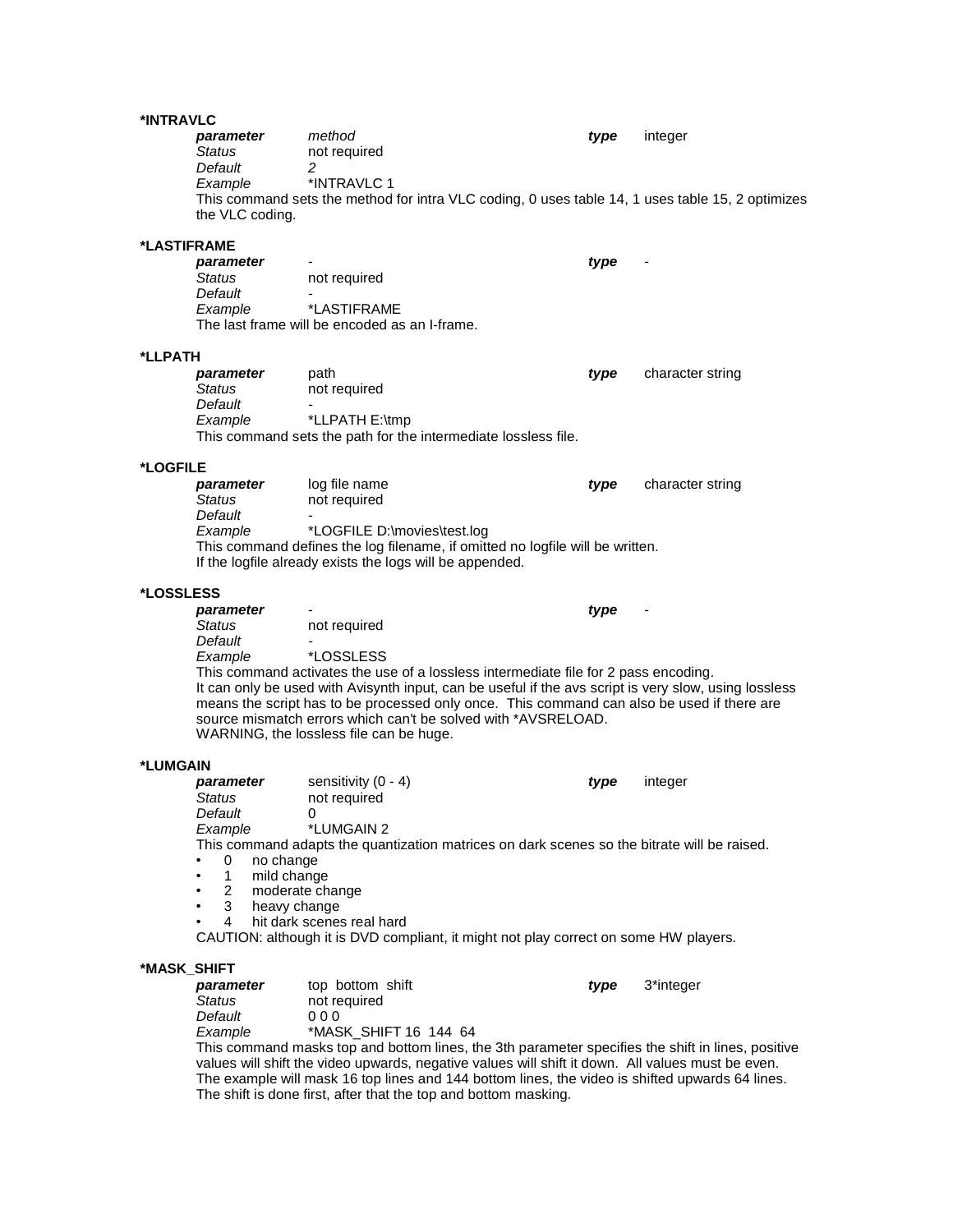| *MATRIX     |                    |                                                                                                      |      |                  |
|-------------|--------------------|------------------------------------------------------------------------------------------------------|------|------------------|
|             | parameter          | matrix                                                                                               | type | character string |
|             | <b>Status</b>      | not required                                                                                         |      |                  |
|             | Default            | <b>MPEG</b> matrix                                                                                   |      |                  |
|             | Example            | *MATRIX HClow                                                                                        |      |                  |
|             |                    | This command defines the intra and non-intra matrix to use.                                          |      |                  |
|             |                    | See the matrix section for available built-in matrices and the default matrix specification.         |      |                  |
|             |                    |                                                                                                      |      |                  |
| *MAXBITRATE |                    |                                                                                                      |      |                  |
|             | parameter          | bitrate                                                                                              | type | integer          |
|             | Status             | required                                                                                             |      |                  |
|             | Default            |                                                                                                      |      |                  |
|             | Example            | *MAXBITRATE 9000                                                                                     |      |                  |
|             |                    | This command specifies the maximum bitrate in kbits per second. (1 kbit = $1000$ bit)                |      |                  |
|             |                    |                                                                                                      |      |                  |
| *MINBRFAC   |                    |                                                                                                      |      |                  |
|             | parameter          | value                                                                                                | type | real             |
|             | Status             | not required                                                                                         |      |                  |
|             | Default            | 1.00<br>*MINBRFAC 1.2                                                                                |      |                  |
|             | Example            | This command manipulates the lower limit for creating the compression curve for 2 pass               |      |                  |
|             |                    | encoding. Range for MINBRFAC: 0.5 - 2.0.                                                             |      |                  |
|             |                    | WARNING: small values may cause blocking.                                                            |      |                  |
|             |                    |                                                                                                      |      |                  |
|             | *NOSEQ_ENDCODE     |                                                                                                      |      |                  |
|             | parameter          |                                                                                                      | type |                  |
|             | Status             | not required                                                                                         |      |                  |
|             | Default            |                                                                                                      |      |                  |
|             | Example            | *NOSEQ_ENDCODE                                                                                       |      |                  |
|             |                    | This command disables output of the sequence endcode (00 00 01 B7) at the end of the stream.         |      |                  |
|             |                    |                                                                                                      |      |                  |
| *NOSCD      |                    |                                                                                                      |      |                  |
|             |                    |                                                                                                      |      |                  |
|             | parameter          |                                                                                                      | type |                  |
|             | Status             | not required                                                                                         |      |                  |
|             | Default            |                                                                                                      |      |                  |
|             | Example            | *NOSCD                                                                                               |      |                  |
|             |                    | This command disables the scene change detection.                                                    |      |                  |
|             |                    | Scene change detection is enabled by default, at each scene change an I-frame is inserted and        |      |                  |
|             | the GOP is closed. |                                                                                                      |      |                  |
|             |                    |                                                                                                      |      |                  |
| *NOSMP      |                    |                                                                                                      |      |                  |
|             | parameter          |                                                                                                      | type |                  |
|             | Status             | not required                                                                                         |      |                  |
|             | Default            |                                                                                                      |      |                  |
|             | Example            | *NOSMP                                                                                               |      |                  |
|             |                    | HC will detect the nr. of processors on your system and will use multi-thread encoding if the nr. of |      |                  |
|             | processors > 1.    |                                                                                                      |      |                  |
|             |                    | This command disables multi-thread encoding.                                                         |      |                  |
| *NOVBV      |                    |                                                                                                      |      |                  |
|             | parameter          |                                                                                                      | type |                  |
|             | Status             | not required                                                                                         |      |                  |
|             | Default            |                                                                                                      |      |                  |
|             | Example            | *NOVBV                                                                                               |      |                  |
|             |                    | This command disables the VBV (Video Buffer Verifier) checking.                                      |      |                  |
|             |                    | VBV checking is enabled by default. This command should not be used for DVD creation.                |      |                  |
|             |                    |                                                                                                      |      |                  |
| *OUTFILE    |                    |                                                                                                      |      |                  |
|             | parameter          | output file name                                                                                     | type | character string |
|             | Status             | required                                                                                             |      |                  |
|             | Default            |                                                                                                      |      |                  |
|             | Example            | *OUTFILE D:\movies\test.m2v<br>This command defines the output filename, required.                   |      |                  |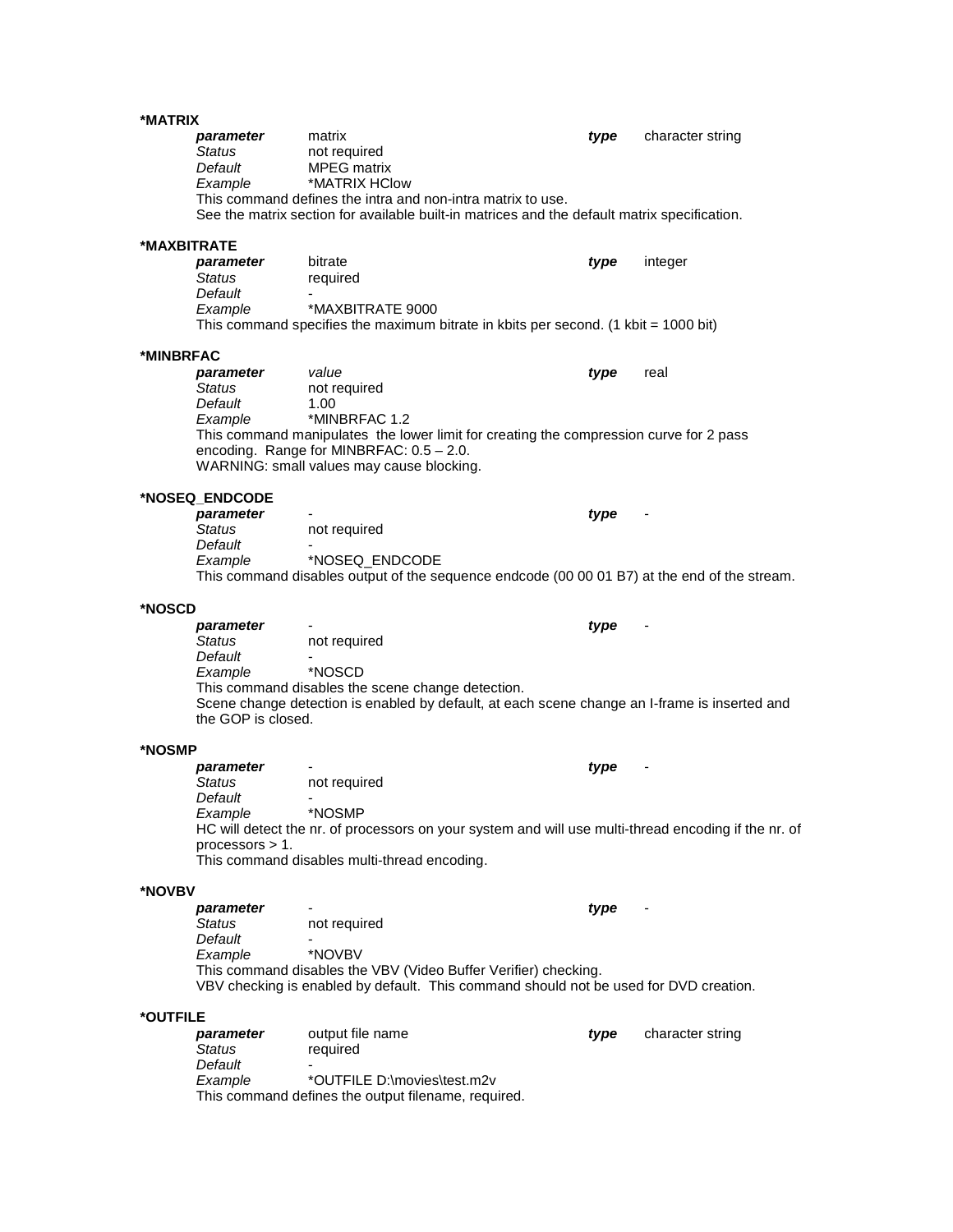# **\*PANSCAN**

| *PANSCAN  |                                                  |                                                                                                                                                                                                                                                                                                                                                                                                                                                                                                                                                                                                                                                                                                                                                                             |      |                  |
|-----------|--------------------------------------------------|-----------------------------------------------------------------------------------------------------------------------------------------------------------------------------------------------------------------------------------------------------------------------------------------------------------------------------------------------------------------------------------------------------------------------------------------------------------------------------------------------------------------------------------------------------------------------------------------------------------------------------------------------------------------------------------------------------------------------------------------------------------------------------|------|------------------|
|           | parameter<br><b>Status</b><br>Default            | hordisp, vertdisp, nr. of frames<br>not required                                                                                                                                                                                                                                                                                                                                                                                                                                                                                                                                                                                                                                                                                                                            | type | 3*integer        |
|           | Example                                          | *PANSCAN 540 576 3<br>900 1440 0<br>1200 -1440 0<br>1600 0 0                                                                                                                                                                                                                                                                                                                                                                                                                                                                                                                                                                                                                                                                                                                |      |                  |
|           |                                                  | This command defines the 4:3 panscan window. The active window is defined by hordisp<br>(horizontal size) and vertdisp (vertical size). Additional frames can be input to define the horizontal<br>and vertical shift, the shift is defined in pixel/16 values.<br>The example sets the normal 4:3 panscan (540*576 PAL), 3 frames with shifts are given.<br>The clip starts with zero shifts, from frame 900 the scan window is shifted 90 pixels to the right,<br>from frame 1200 the scan window is set to 90 pixels to the left. From frame 1600 the display is<br>centered. To use panscan, colorimetry (*COLOUR) must also be active, if colorimetry is not given,<br>colour 5 (BT.470-2BG) is assumed.<br>Panscan will only work with 720/704 x 576/480 resolutions. |      |                  |
| *PREVIEW  |                                                  |                                                                                                                                                                                                                                                                                                                                                                                                                                                                                                                                                                                                                                                                                                                                                                             |      |                  |
|           | parameter<br><b>Status</b><br>Default<br>Example | not required<br>*PREVIEW<br>This command turns on the preview window in the encoder.                                                                                                                                                                                                                                                                                                                                                                                                                                                                                                                                                                                                                                                                                        | type |                  |
| *PRIORITY |                                                  |                                                                                                                                                                                                                                                                                                                                                                                                                                                                                                                                                                                                                                                                                                                                                                             |      |                  |
|           | parameter<br>Status<br>Default<br>Example        | IDLE, LOW, NORMAL, HIGH<br>not required<br><b>IDLE</b><br>*PRIORITY LOW<br>This command sets the process priority.                                                                                                                                                                                                                                                                                                                                                                                                                                                                                                                                                                                                                                                          | type | character string |
| *PROFILE  |                                                  |                                                                                                                                                                                                                                                                                                                                                                                                                                                                                                                                                                                                                                                                                                                                                                             |      |                  |
|           | parameter<br>Status<br>Default<br>Example        | FAST, NORMAL, BEST<br>not required<br><b>NORMAL</b><br>*PROFILE BEST<br>This command defines the encoding quality. As usual the best encoding will take the most time.                                                                                                                                                                                                                                                                                                                                                                                                                                                                                                                                                                                                      | type | character string |
|           | *PROGRESSIVE                                     |                                                                                                                                                                                                                                                                                                                                                                                                                                                                                                                                                                                                                                                                                                                                                                             |      |                  |
|           | parameter<br><b>Status</b><br>Default            | not required                                                                                                                                                                                                                                                                                                                                                                                                                                                                                                                                                                                                                                                                                                                                                                | type |                  |
|           | Example                                          | *PROGRESSIVE<br>Use this command if you're sure your source is progressive, all frames will be encoded<br>progressive. If this command is used also the zigzag scanmethod is set.<br>This command will not set the progressive_sequence flag in the sequence extension header.                                                                                                                                                                                                                                                                                                                                                                                                                                                                                              |      |                  |
| *PROG_SEQ |                                                  |                                                                                                                                                                                                                                                                                                                                                                                                                                                                                                                                                                                                                                                                                                                                                                             |      |                  |
|           | parameter<br>Status<br>Default                   | not required                                                                                                                                                                                                                                                                                                                                                                                                                                                                                                                                                                                                                                                                                                                                                                | type |                  |
|           | Example                                          | *PROG_SEQ<br>This command sets the progressive_sequence flag in the sequence extension header, this means<br>the encoded stream contains only progressive frames. The *PROGRESSIVE command needs to                                                                                                                                                                                                                                                                                                                                                                                                                                                                                                                                                                         |      |                  |

be set also.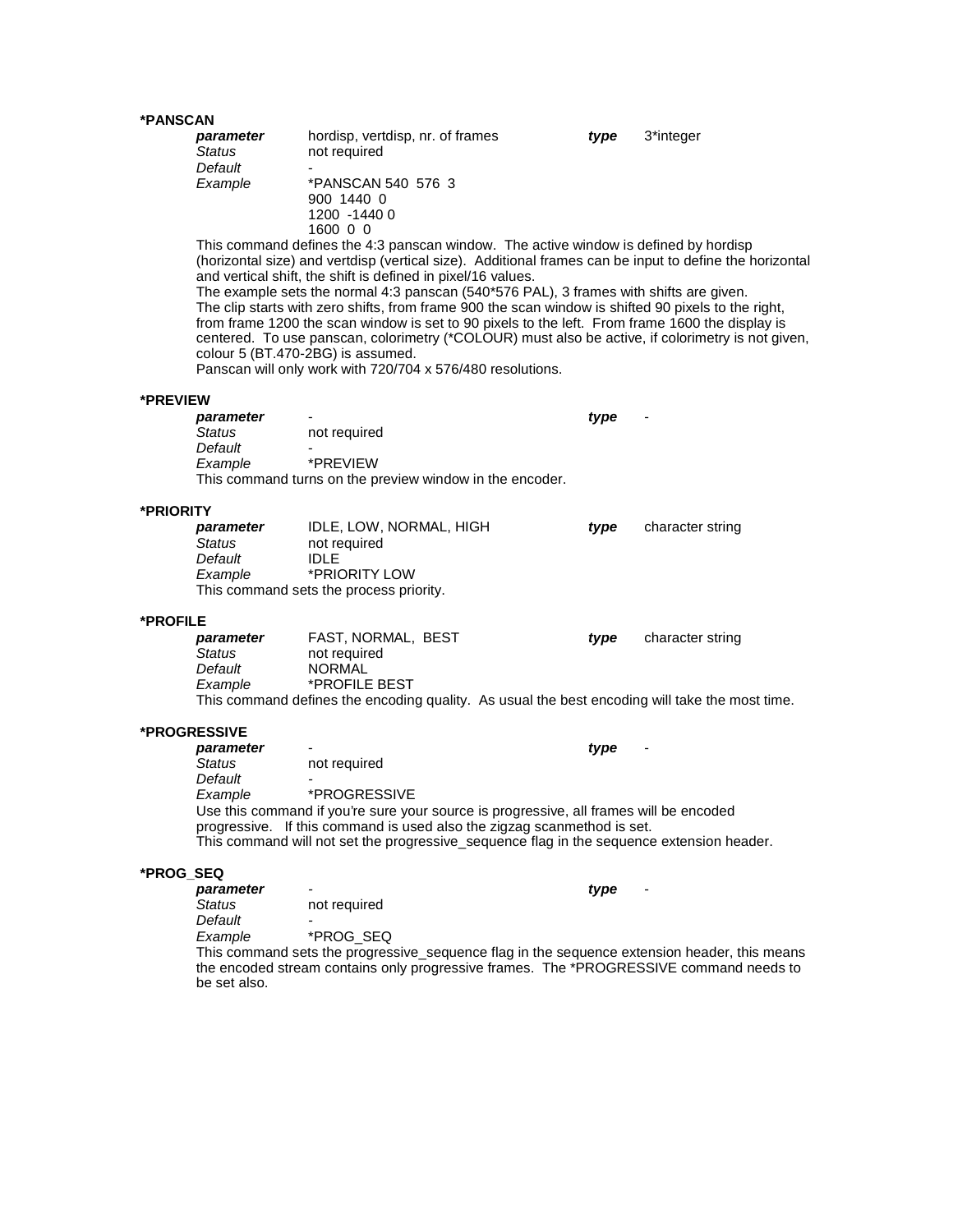### **\*PULLDOWN**

| parameter |                                                              | type                                                                                       |
|-----------|--------------------------------------------------------------|--------------------------------------------------------------------------------------------|
| Status    | not required                                                 |                                                                                            |
| Default   |                                                              |                                                                                            |
| Example   | *PULLDOWN                                                    |                                                                                            |
|           | This command sets pulldown flags for 23.976 29.97 pulldown.  |                                                                                            |
|           |                                                              | Interlaced will be turned off, if your source is interlaced, please de-interlace it first. |
|           | If the source isn't 23.976 fps this setting will be ignored. |                                                                                            |
|           |                                                              |                                                                                            |

### **\*SCDFILE**

| parameter     | $\overline{\phantom{0}}$                                                          | tvpe<br>$\blacksquare$ |
|---------------|-----------------------------------------------------------------------------------|------------------------|
| <b>Status</b> | not required                                                                      |                        |
| Default       | -                                                                                 |                        |
| Example       | *SILENT                                                                           |                        |
|               | This command writes the frames with a scene change in file <output>.scd.</output> |                        |

### **\*SHUTDOWN**

| parameter | -                                                                              | tvpe | integer |
|-----------|--------------------------------------------------------------------------------|------|---------|
| Status    | not required                                                                   |      |         |
| Default   | -                                                                              |      |         |
| Example   | *SHUTDOWN                                                                      |      |         |
|           | This command will shutdown the system in 300 seconds after finishing encoding. |      |         |

### **\*SILENT**

*parameter - type* - *Status* not required *Default -* Example This command disables the encoder GUI, background encode. It might have a marginal speed increase.

### **\*SMP**

*parameter* - *type* - *Status* not required *Default* -  $Example$ HC will detect the nr. of processors on your system and will use multi-thread encoding if the nr. of processors > 1. This command forces multi-thread encoding, even on single processor PC's.

### **\*TFF**

| parameter |              | tvpe                                                                       | $\overline{\phantom{a}}$ |
|-----------|--------------|----------------------------------------------------------------------------|--------------------------|
| Status    | not required |                                                                            |                          |
| Default   |              | NA for progressive, TFF for interlaced, BFF for DV source                  |                          |
| Example   | *TFF.        |                                                                            |                          |
|           |              | This command specifies top field first, only used for interlaced encoding. |                          |

### **\*TIMECODE**

| parameters | hour minute second frame        | tvpe | $(4X)$ integer |
|------------|---------------------------------|------|----------------|
| Status     | not required                    |      |                |
| Default    | 0000                            |      |                |
| Example    | *TIMECODE 1 2 3 4               |      |                |
|            | This command sets the timecode. |      |                |

### **\*WAIT**

| parameter | second                                                                                         | tvpe | integer |
|-----------|------------------------------------------------------------------------------------------------|------|---------|
| Status    | not required                                                                                   |      |         |
| Default   | h                                                                                              |      |         |
| Example   | *WAIT 0                                                                                        |      |         |
|           | This command sets the waiting time before HC exits after an encoding session, range $0 - 99$ . |      |         |
|           | If you have a lot of short encodes it's best set to *WAIT 0.                                   |      |         |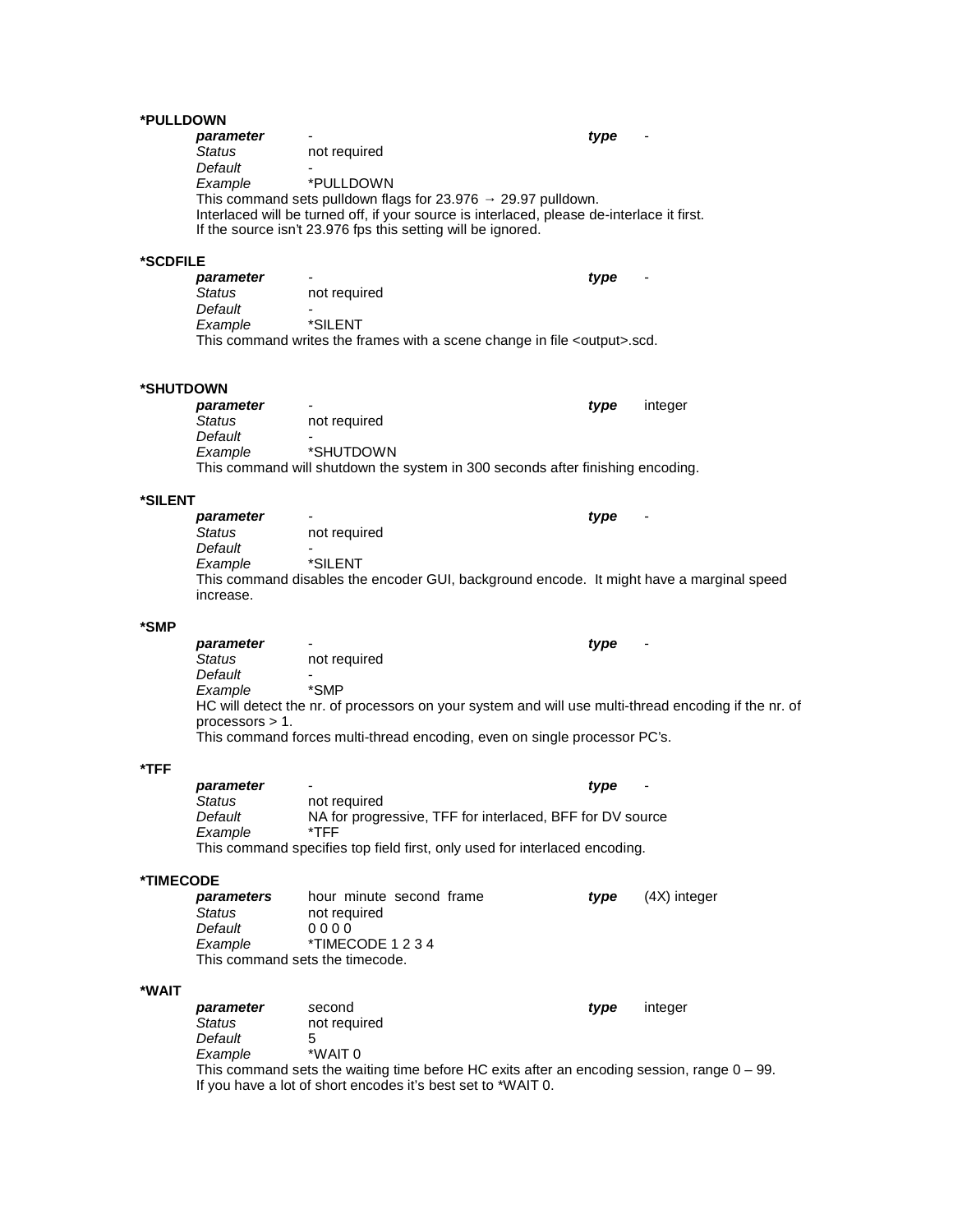### **\*ZONE**

| parameter | nr. of zones | type | integer |
|-----------|--------------|------|---------|
| Status    | not required |      |         |
| Default   | -            |      |         |
| Example   | *ZONE 3      |      |         |
|           | 1200<br>1.3  |      |         |
|           | 1500<br>1.   |      |         |
|           | 2700<br>0.5  |      |         |
|           |              |      |         |

This command raises or lowers the bitrate for parts of the video.

The example will raise the bitrate starting at frame 1200, reset to normal at frame 1500 and lowers the bitrate starting at frame 2700.

The number of zones is limited to 6400.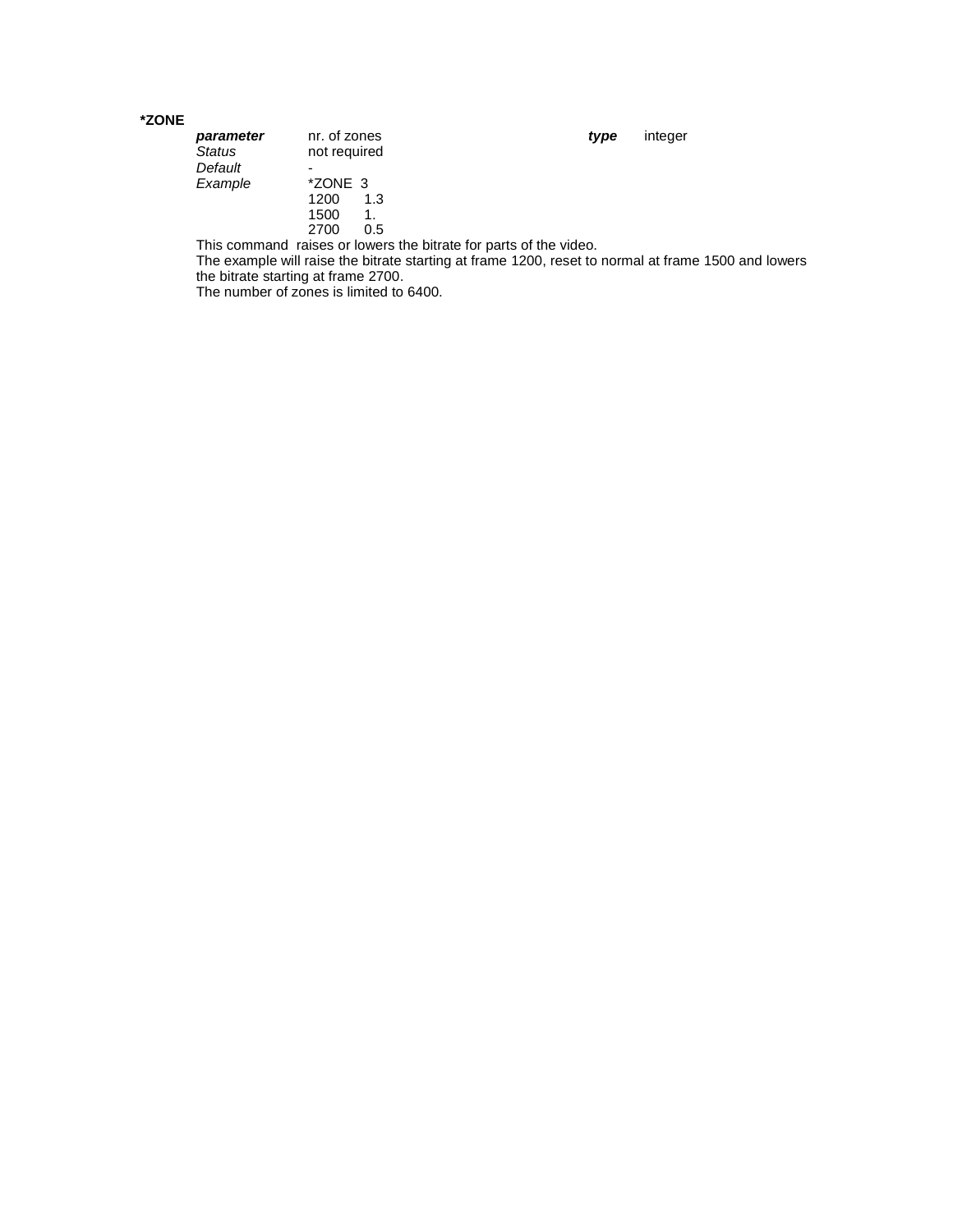# **Using parameters**

The next commands with parameters can be passed:

| command             | parameter                    | info                                                                                               |
|---------------------|------------------------------|----------------------------------------------------------------------------------------------------|
| ÷i.                 | inputfile                    | full path                                                                                          |
| -0                  | outputfile                   | full path                                                                                          |
| -b                  | bitrate                      | kbit/s                                                                                             |
| -maxbitrate         | max.bitrate                  | kbit/s                                                                                             |
| -minbrfac           | factor                       | scale factor for minimum bitrate setting                                                           |
| -filesize           | filesize                     | file size in kbyte                                                                                 |
| -frames             | startframe endframe          | frame range                                                                                        |
| -frames             | all                          | encode all frames                                                                                  |
| -gop                | goplength B-frames           | GOP length and nr. of B-frames                                                                     |
| -b3                 |                              | allow 3 consecutive B-frames                                                                       |
| -log                | logfile                      | full path                                                                                          |
| -chapter            | chapterfile                  | full path                                                                                          |
| -ini                | inifile                      | full path                                                                                          |
| -profile            | fast, normal, best           | encoding quality                                                                                   |
| -aspectratio        | 1:1, 4:3, 16:9, 2:21         | 3:4, 9:16, 2.21:1 or 1:2.21 can also be used                                                       |
| -scene              |                              | enable scene change detection                                                                      |
| -noscene            |                              | disable scene change detection                                                                     |
| -interlaced         |                              | interlaced encoding, TFF flag set, alternate scan                                                  |
| -progressive        |                              | progressive encoding, zigzag scan                                                                  |
| -dvsource           |                              | interlaced encoding, BFF flag set, alternate scan                                                  |
| -matrix             | mpeg, $q/b$                  | use a built-in matrix, see the matrices section for the available                                  |
|                     |                              | matrices, default: mpeg matrix                                                                     |
| -tff                |                              | set Top Field First                                                                                |
| -bff                |                              | set Bottom Field First                                                                             |
| -dc_prec            | 8, 9, 10, 11                 | dc precision, 11 is NOT DVD-compliant                                                              |
| -bias               | biasvalue                    | $0 - 100$                                                                                          |
| -aq                 | AQstrength                   | Adaptive Quantization (default: strength=2)                                                        |
| -intravlc           | 0, 1, 2                      | 0=table14, 1=table15, 2=auto (optimized)                                                           |
| -cq                 | CQvalue                      | constant quantizer, one pass                                                                       |
| -cq_maxbitrate      | CQvalue                      | constant quantizer respecting max bitrate and VBV,                                                 |
|                     |                              | one pass                                                                                           |
| -cq_bfactor         | CQB-factor                   | CQ factor for b-frames                                                                             |
| -cq_pfactor         | CQP-factor                   | CQ factor for p-frames                                                                             |
| -pulldown           |                              | activate pulldown (only 23.796 --> 29.97)                                                          |
| -closedgops         |                              | close all GOPs                                                                                     |
| -priority           | idle, low, normal, high      | set priority                                                                                       |
| -smp                |                              | use multi threading                                                                                |
| -nosmp              |                              | disable multi threading                                                                            |
| -silent             |                              | background encoding, no HCenc gui                                                                  |
| -wait               | seconds                      | nr. of seconds before gui closes                                                                   |
| -shutdown           |                              | shut down when encoding is finished                                                                |
| -noini              |                              | don't process the default HC.ini file                                                              |
| -1pass              |                              | do a 1 pass VBR encode                                                                             |
| -2pass<br>-lossless |                              | always do a 2 pass encode, skip all CQ commands<br>use a lossless file for 2 pass Avisynth encodes |
| -deadzone           | <i>intravalue intervalue</i> | use deadzone quantization (zero values for disable)                                                |
| -avsmemory          | memory                       | sets the memory (MB) to be used by Avisynth                                                        |
|                     |                              |                                                                                                    |

For a detailed description, see the command section.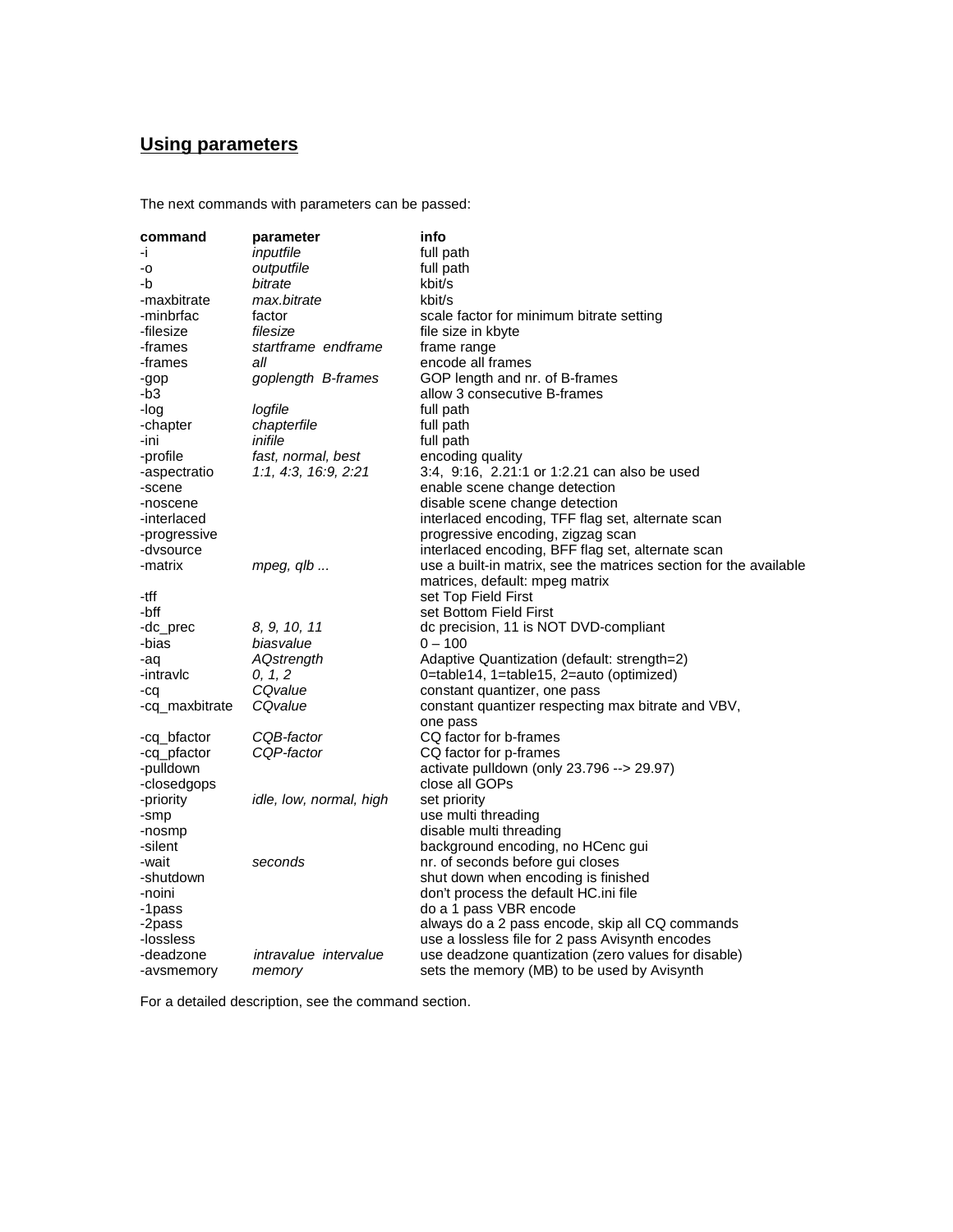If -noini isn't used, HCenc will always look if there's a HC.ini file in the same directory as the exe file and will also read values from it. Parameters passed have a higher priority than the values supplied in the ini file. For batch processing you can do something like this:

HCenc\_028 -i d:\movies\test1.avs -o d:\movies\test1.m2v -b 4000 -maxbitrate 9000 -ini d:\movies\hc.ini HCenc\_028 -i d:\movies\test2.d2v -o d:\movies\test2.m2v -b 3500 -maxbitrate 8000 -ini d:\movies\hc.ini

Input file, output file, bitrate and maxbitrate are set as parameter, rest of the commands are read from HC.ini.

Reading all from (different) ini files: HCenc\_028 -ini d:\movies\hc1.ini HCenc\_028 -ini d:\movies\hc2.ini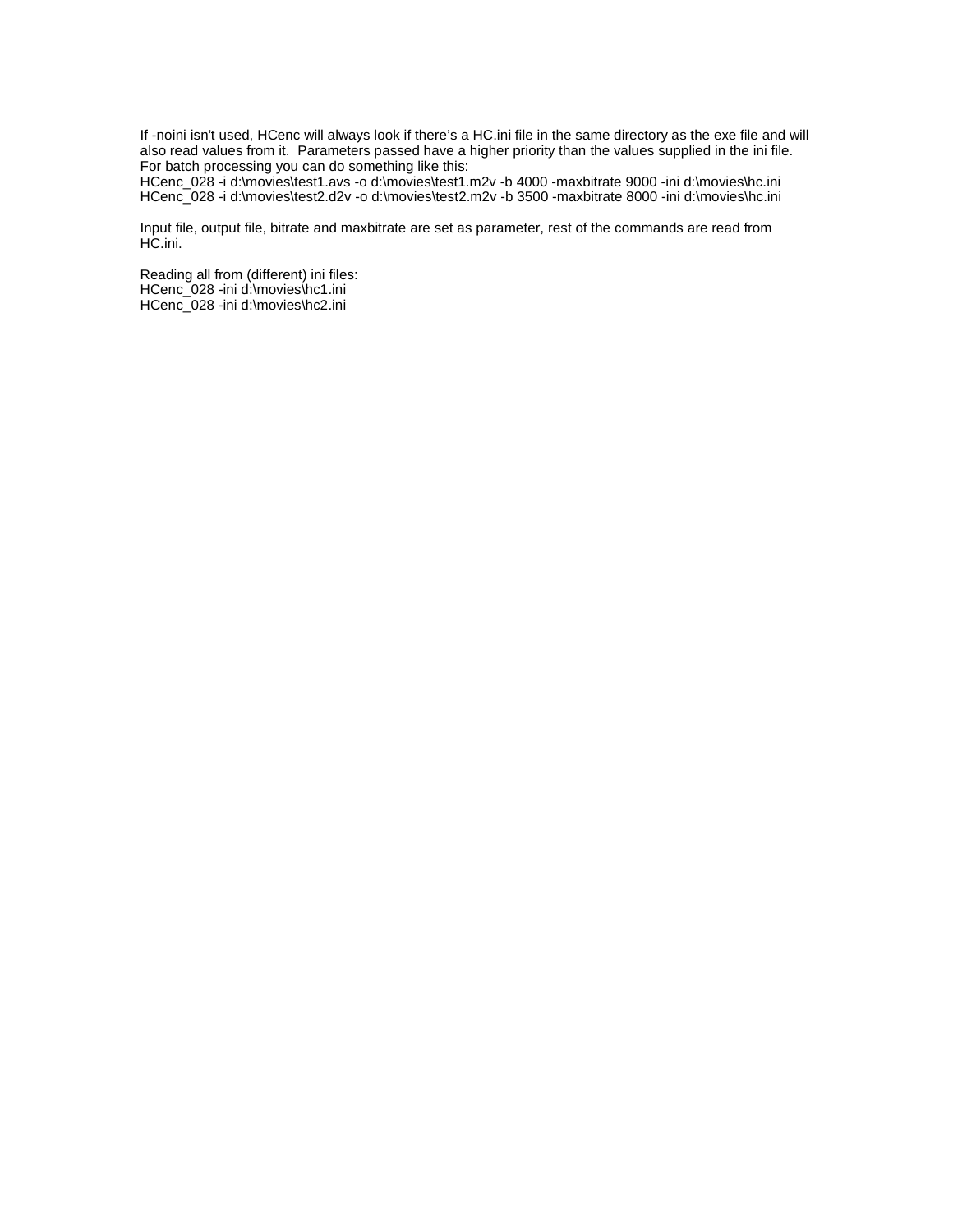# **Matrices**

The next built-in matrix will be used as default, the MPEG adapted matrix. The intra matrix is the standard MPEG matrix and will not be written in the MPEG2 stream.

| *MATRIX MPEG            |  |  |  |  |  |  |                         |  |
|-------------------------|--|--|--|--|--|--|-------------------------|--|
| 8 16 19 22 26 27 29 34  |  |  |  |  |  |  | 16 17 18 19 20 21 22 23 |  |
| 16 16 22 24 27 29 34 37 |  |  |  |  |  |  | 17 18 19 20 21 22 23 24 |  |
| 19 22 26 27 29 34 34 38 |  |  |  |  |  |  | 18 19 20 21 22 23 24 25 |  |
| 22 22 26 27 29 34 37 40 |  |  |  |  |  |  | 19 20 21 22 23 24 26 27 |  |
| 22 26 27 29 32 35 40 48 |  |  |  |  |  |  | 20 21 22 23 25 26 27 28 |  |
| 26 27 29 32 35 40 48 58 |  |  |  |  |  |  | 21 22 23 24 26 27 28 30 |  |
| 26 27 29 34 38 46 56 69 |  |  |  |  |  |  | 22 23 24 26 27 28 30 31 |  |
| 27 29 35 38 46 56 69 83 |  |  |  |  |  |  | 23 24 25 27 28 30 31 33 |  |

The next built-in matrix can be used with the \*MATRIX command , the MPEG standard matrix. Both the intra and inter matrix will not be written in the MPEG2 stream. \*MATRIX **MPEGSTD**

|  |  | 8 16 19 22 26 27 29 34  |  |  | 16 16 16 16 16 16 16 16 |  |  |  |
|--|--|-------------------------|--|--|-------------------------|--|--|--|
|  |  | 16 16 22 24 27 29 34 37 |  |  | 16 16 16 16 16 16 16 16 |  |  |  |
|  |  | 19 22 26 27 29 34 34 38 |  |  | 16 16 16 16 16 16 16 16 |  |  |  |
|  |  | 22 22 26 27 29 34 37 40 |  |  | 16 16 16 16 16 16 16 16 |  |  |  |
|  |  | 22 26 27 29 32 35 40 48 |  |  | 16 16 16 16 16 16 16 16 |  |  |  |
|  |  | 26 27 29 32 35 40 48 58 |  |  | 16 16 16 16 16 16 16 16 |  |  |  |
|  |  | 26 27 29 34 38 46 56 69 |  |  | 16 16 16 16 16 16 16 16 |  |  |  |
|  |  | 27 29 35 38 46 56 69 83 |  |  | 16 16 16 16 16 16 16 16 |  |  |  |

The next built-in matrices can be used with the \*MATRIX command: (some of these matrices are copyrighted by their respective owners)

### \*MATRIX **QLB**

|  |                       |  |  | 8 16 19 22 26 27 29 34                                                                                                  | 16 17 18 19 20 21 22 23 |                         |  |  |  |
|--|-----------------------|--|--|-------------------------------------------------------------------------------------------------------------------------|-------------------------|-------------------------|--|--|--|
|  |                       |  |  |                                                                                                                         |                         |                         |  |  |  |
|  |                       |  |  |                                                                                                                         |                         |                         |  |  |  |
|  |                       |  |  | 22 22 26 27 29 34 38 42 19 20 21 22 23 24 26 28                                                                         |                         |                         |  |  |  |
|  |                       |  |  |                                                                                                                         |                         |                         |  |  |  |
|  |                       |  |  |                                                                                                                         |                         |                         |  |  |  |
|  |                       |  |  | 26 27 29 35 40 50 59 75 22 23 24 26 28 29 31 34                                                                         |                         |                         |  |  |  |
|  |                       |  |  | 27 29 35 40 50 59 75 89 23 24 25 28 29 31 34 38                                                                         |                         |                         |  |  |  |
|  | *MATRIX <b>NOTCH</b>  |  |  |                                                                                                                         |                         |                         |  |  |  |
|  |                       |  |  | 8 9 12 22 26 27 29 34<br>9 10 14 26 27 29 34 37 18 20 22 24 26 28 30 32                                                 |                         |                         |  |  |  |
|  |                       |  |  |                                                                                                                         |                         |                         |  |  |  |
|  |                       |  |  | 12 14 18 27 29 34 37 38 20 22 24 26 28 30 32 34                                                                         |                         |                         |  |  |  |
|  |                       |  |  |                                                                                                                         |                         |                         |  |  |  |
|  |                       |  |  | 22 26 27 31 36 37 38 40<br>26 27 29 36 39 38 40 48<br>27 29 34 37 38 40 48 58 28 32 34 34 36 38 47 29 34 37 38 40 48 58 |                         |                         |  |  |  |
|  |                       |  |  |                                                                                                                         |                         |                         |  |  |  |
|  |                       |  |  | 29 34 37 38 40 48 58 69 28 30 32 34 36 38 42 42                                                                         |                         |                         |  |  |  |
|  |                       |  |  | 34 37 38 40 48 58 69 79 30 32 34 36 38 40 42 44                                                                         |                         |                         |  |  |  |
|  | *MATRIX B <b>ACH1</b> |  |  |                                                                                                                         |                         |                         |  |  |  |
|  |                       |  |  |                                                                                                                         |                         |                         |  |  |  |
|  |                       |  |  | 8 16 19 22 26 27 29 34<br>16 18 20 22 24 26 28 30<br>18 20 22 24 26 28 30 32                                            |                         |                         |  |  |  |
|  |                       |  |  | 19 22 26 27 29 34 34 38 20 22 24 26 28 30 32 34                                                                         |                         |                         |  |  |  |
|  |                       |  |  |                                                                                                                         |                         |                         |  |  |  |
|  |                       |  |  | 22 22 26 27 29 34 37 40<br>22 24 26 30 32 32 34 36<br>22 26 27 29 32 35 40 48 24 26 28 32 34 34 36 38                   |                         |                         |  |  |  |
|  |                       |  |  | 26 27 29 32 35 40 48 58 26 28 30 32 34 36 38 40                                                                         |                         |                         |  |  |  |
|  |                       |  |  | 26 27 29 34 38 46 56 69 28 30 32 34 36 38 42 42                                                                         |                         |                         |  |  |  |
|  |                       |  |  | 27 29 35 38 46 56 69 83                                                                                                 |                         | 30 32 34 36 38 40 42 44 |  |  |  |
|  |                       |  |  |                                                                                                                         |                         |                         |  |  |  |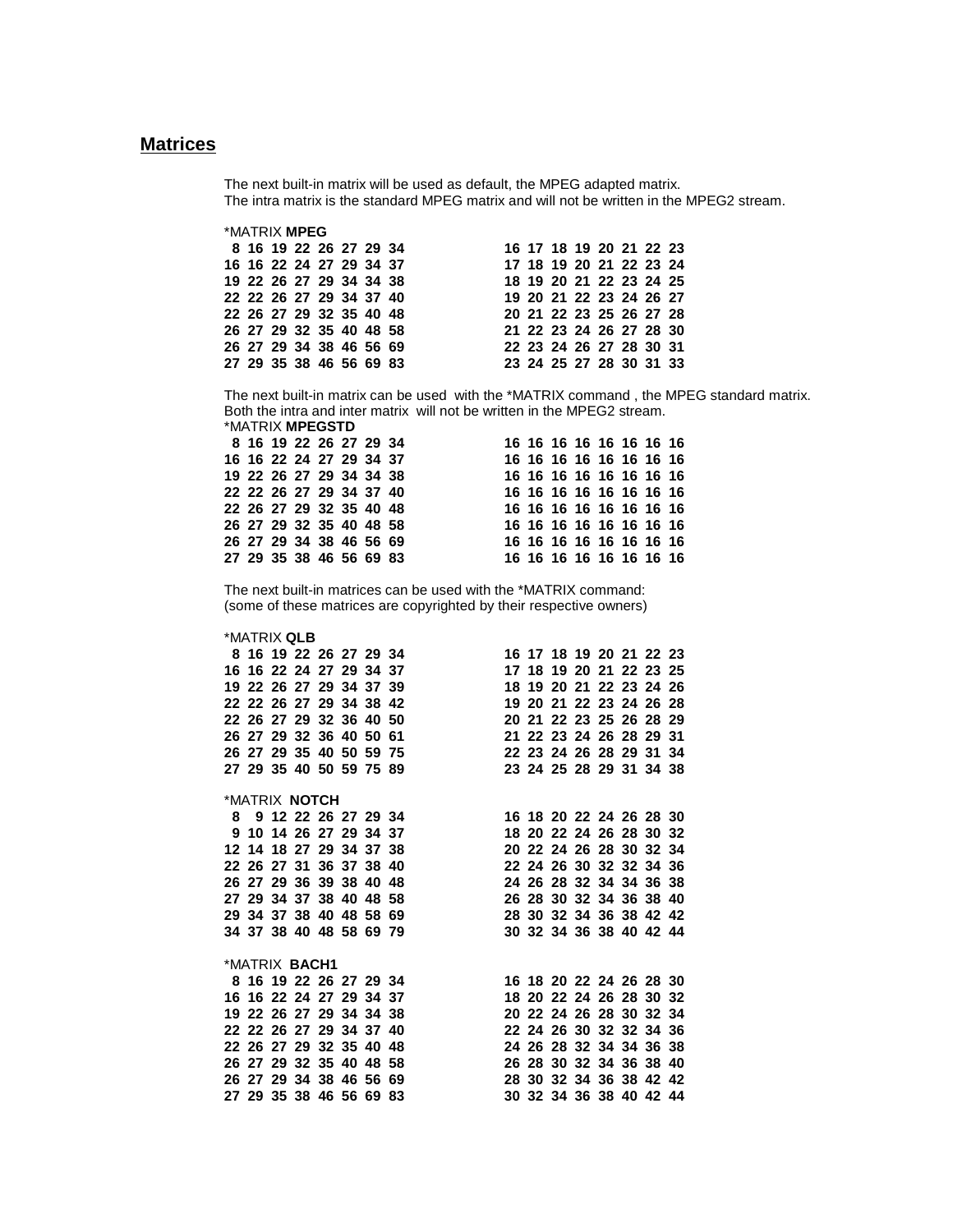| *MATRIX HC           |  |  |                          |                                                                                                                                                                                                                                                    |  |                      |  |                           |    |      |  |
|----------------------|--|--|--------------------------|----------------------------------------------------------------------------------------------------------------------------------------------------------------------------------------------------------------------------------------------------|--|----------------------|--|---------------------------|----|------|--|
|                      |  |  |                          |                                                                                                                                                                                                                                                    |  |                      |  |                           |    |      |  |
|                      |  |  |                          |                                                                                                                                                                                                                                                    |  |                      |  |                           |    |      |  |
|                      |  |  |                          |                                                                                                                                                                                                                                                    |  |                      |  |                           |    |      |  |
|                      |  |  |                          |                                                                                                                                                                                                                                                    |  |                      |  |                           |    |      |  |
|                      |  |  |                          |                                                                                                                                                                                                                                                    |  |                      |  |                           |    |      |  |
|                      |  |  |                          |                                                                                                                                                                                                                                                    |  |                      |  |                           |    |      |  |
|                      |  |  |                          |                                                                                                                                                                                                                                                    |  |                      |  |                           |    |      |  |
|                      |  |  |                          |                                                                                                                                                                                                                                                    |  |                      |  |                           |    |      |  |
|                      |  |  |                          | 16 16 18 20 22 24 27 30<br>16 16 18 20 22 24 27 30<br>16 17 19 22 24 27 30<br>16 17 19 22 24 27 30<br>16 17 19 22 24 27 30<br>16 17 19 22 24 27 30<br>18 19 22 24 27 30<br>18 19 22 24 27 30<br>18 19 22 24 27 30<br>18 19 22 24 27 30<br>18 19 22 |  |                      |  |                           |    |      |  |
| *MATRIX HCLOW        |  |  |                          |                                                                                                                                                                                                                                                    |  |                      |  |                           |    |      |  |
|                      |  |  |                          | MAIRIX HCLOW<br>8 16 17 18 20 22 26 32<br>16 16 17 18 20 22 26 30 36<br>16 16 17 18 22 26 30 36<br>16 16 17 19 20 22 24 26<br>17 17 17 20 22 24 26 30<br>18 20 22 26 30 36 40 48<br>20 22 26 30 36 40 48<br>20 22 24 26 30 36 40 48<br>22 26 30    |  |                      |  |                           |    |      |  |
|                      |  |  |                          |                                                                                                                                                                                                                                                    |  |                      |  |                           |    |      |  |
|                      |  |  |                          |                                                                                                                                                                                                                                                    |  |                      |  |                           |    |      |  |
|                      |  |  |                          |                                                                                                                                                                                                                                                    |  |                      |  |                           |    |      |  |
|                      |  |  |                          |                                                                                                                                                                                                                                                    |  |                      |  |                           |    |      |  |
|                      |  |  |                          |                                                                                                                                                                                                                                                    |  |                      |  |                           |    |      |  |
|                      |  |  |                          |                                                                                                                                                                                                                                                    |  |                      |  |                           |    |      |  |
|                      |  |  |                          |                                                                                                                                                                                                                                                    |  |                      |  |                           |    |      |  |
|                      |  |  |                          |                                                                                                                                                                                                                                                    |  |                      |  |                           |    |      |  |
|                      |  |  |                          |                                                                                                                                                                                                                                                    |  |                      |  |                           |    |      |  |
| *MATRIX JAWOR1CD     |  |  |                          | 17 19 21 23 25 27 29 31<br>16 16 23 24 29 31 34 38<br>20 23 27 28 30 35 38 40<br>21 23 25 27 28 29 33<br>20 23 27 28 30 35 38 40<br>21 23 25 27 29 30 32 37<br>23 24 28 29 35 39 40 44<br>27 29 30 35 39 42 45 50<br>30 31 35 39 42 46 54 59<br>   |  |                      |  |                           |    |      |  |
|                      |  |  |                          |                                                                                                                                                                                                                                                    |  |                      |  |                           |    |      |  |
|                      |  |  |                          |                                                                                                                                                                                                                                                    |  |                      |  |                           |    |      |  |
|                      |  |  |                          |                                                                                                                                                                                                                                                    |  |                      |  |                           |    |      |  |
|                      |  |  |                          |                                                                                                                                                                                                                                                    |  |                      |  |                           |    |      |  |
|                      |  |  |                          |                                                                                                                                                                                                                                                    |  |                      |  |                           |    |      |  |
|                      |  |  |                          |                                                                                                                                                                                                                                                    |  |                      |  |                           |    |      |  |
|                      |  |  |                          |                                                                                                                                                                                                                                                    |  |                      |  |                           |    |      |  |
|                      |  |  |                          |                                                                                                                                                                                                                                                    |  |                      |  |                           |    |      |  |
|                      |  |  |                          |                                                                                                                                                                                                                                                    |  |                      |  |                           |    |      |  |
| *MATRIX HVSGOOD      |  |  |                          |                                                                                                                                                                                                                                                    |  |                      |  |                           |    |      |  |
|                      |  |  |                          | *MATRIX HVSGOOD<br>8 16 16 16 17 18 21 24<br>16 16 16 17 19 22 25<br>20 20 20 20 20 21 23 26 30<br>16 16 17 18 20 22 25<br>20 20 20 20 20 22 24 27 32<br>16 16 18 21 24 27 31<br>16 16 18 21 24 27 31<br>16 16 18 21 24 27 31<br>16 16 18 21 24    |  |                      |  |                           |    |      |  |
|                      |  |  |                          |                                                                                                                                                                                                                                                    |  |                      |  |                           |    |      |  |
|                      |  |  |                          |                                                                                                                                                                                                                                                    |  |                      |  |                           |    |      |  |
|                      |  |  |                          |                                                                                                                                                                                                                                                    |  |                      |  |                           |    |      |  |
|                      |  |  |                          |                                                                                                                                                                                                                                                    |  |                      |  |                           |    |      |  |
|                      |  |  |                          |                                                                                                                                                                                                                                                    |  |                      |  |                           |    |      |  |
|                      |  |  |                          |                                                                                                                                                                                                                                                    |  |                      |  |                           |    |      |  |
|                      |  |  |                          |                                                                                                                                                                                                                                                    |  |                      |  |                           |    |      |  |
|                      |  |  |                          |                                                                                                                                                                                                                                                    |  |                      |  |                           |    |      |  |
|                      |  |  |                          |                                                                                                                                                                                                                                                    |  |                      |  |                           |    |      |  |
|                      |  |  |                          | *MATRIX HVSBETTER<br>8 16 16 16 17 18 21 24 19 19 19 19 19 20 22 25 29                                                                                                                                                                             |  |                      |  |                           |    |      |  |
|                      |  |  |                          |                                                                                                                                                                                                                                                    |  |                      |  |                           |    |      |  |
| 16 16 16 16 17 19 22 |  |  | 25                       |                                                                                                                                                                                                                                                    |  | 19 19 19 19 20 23    |  | 26                        |    | 30   |  |
| 16 16 17 18 20 22 25 |  |  | - 29                     |                                                                                                                                                                                                                                                    |  |                      |  | 19 19 20 21 23 26 29      |    | - 34 |  |
| 16 16 18 21 24 27 31 |  |  | 36                       |                                                                                                                                                                                                                                                    |  |                      |  | 19 19 21 25 28 32 37      |    | 42   |  |
| 17 17 20 24 30 35 41 |  |  | 47                       |                                                                                                                                                                                                                                                    |  |                      |  | 20 20 23 28 35 42 48      |    | 56   |  |
| 18 19 22 27 35 44 54 |  |  | 65                       |                                                                                                                                                                                                                                                    |  |                      |  | 22 23 26 32 42 53 64      |    | 77   |  |
| 21 22 25 31 41 54 70 |  |  | 88                       |                                                                                                                                                                                                                                                    |  |                      |  | 25 25 29 37 48 64 83 104  |    |      |  |
|                      |  |  | 24 25 29 36 47 65 88 115 |                                                                                                                                                                                                                                                    |  |                      |  | 29 30 34 42 56 77 104 137 |    |      |  |
|                      |  |  |                          |                                                                                                                                                                                                                                                    |  |                      |  |                           |    |      |  |
| *MATRIX HVSBEST      |  |  |                          |                                                                                                                                                                                                                                                    |  |                      |  |                           |    |      |  |
| 8 16 16 16 17 18 21  |  |  | 24                       |                                                                                                                                                                                                                                                    |  | 18 18 18 18 19 21 23 |  |                           | 27 |      |  |
| 16 16 16 16 17 19 22 |  |  | 25                       |                                                                                                                                                                                                                                                    |  | 18 18 18 18 19 21 24 |  |                           | 29 |      |  |
| 16 16 17 18 20 22 25 |  |  | 29                       |                                                                                                                                                                                                                                                    |  | 18 18 19 20 22 24 28 |  |                           | 32 |      |  |
| 16 16 18 21 24 27 31 |  |  | 36                       |                                                                                                                                                                                                                                                    |  | 18 18 20 24 27 30 35 |  |                           | 40 |      |  |
| 17 17 20 24 30 35 41 |  |  | 47                       |                                                                                                                                                                                                                                                    |  | 19 19 22 27 33 39 46 |  |                           | 53 |      |  |
| 18 19 22 27 35 44 54 |  |  | 65                       |                                                                                                                                                                                                                                                    |  | 21 21 24 30 39 50 61 |  |                           | 73 |      |  |
| 21 22 25 31 41 54 70 |  |  | 88                       |                                                                                                                                                                                                                                                    |  | 23 24 28 35 46 61 79 |  |                           | 98 |      |  |
|                      |  |  | 24 25 29 36 47 65 88 115 |                                                                                                                                                                                                                                                    |  |                      |  | 27 29 32 40 53 73 98 129  |    |      |  |
|                      |  |  |                          |                                                                                                                                                                                                                                                    |  |                      |  |                           |    |      |  |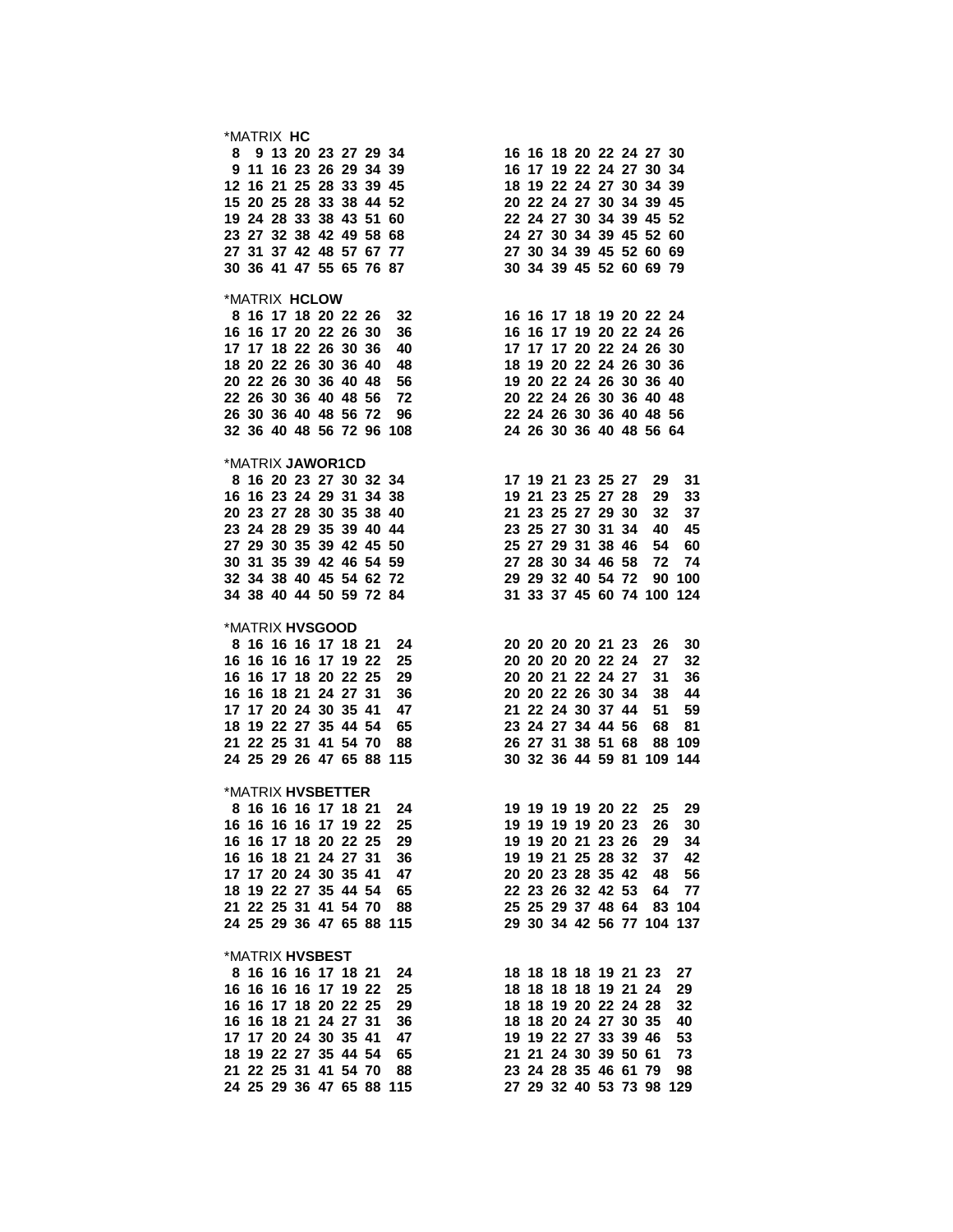| *MATRIX <b>AVAMAT6</b> |  |                         |                         |                                                                                                                                                                                                                                                   |  |  |  |                         |  |
|------------------------|--|-------------------------|-------------------------|---------------------------------------------------------------------------------------------------------------------------------------------------------------------------------------------------------------------------------------------------|--|--|--|-------------------------|--|
|                        |  |                         |                         | *MATRIX AVAMAT6<br>8 16 19 22 26 27 29 34<br>16 20 24 28 32 36 40 44<br>16 16 22 24 27 29 35 35<br>20 24 28 32 36 40 44 48<br>19 22 26 27 29 34 35 38<br>24 28 32 36 40 44 48 52<br>22 22 26 27 29 32 35 40 48<br>26 27 29 32 35 40 48<br>26 27   |  |  |  |                         |  |
|                        |  |                         |                         |                                                                                                                                                                                                                                                   |  |  |  |                         |  |
|                        |  |                         |                         |                                                                                                                                                                                                                                                   |  |  |  |                         |  |
|                        |  |                         |                         |                                                                                                                                                                                                                                                   |  |  |  |                         |  |
|                        |  |                         |                         |                                                                                                                                                                                                                                                   |  |  |  |                         |  |
|                        |  |                         |                         |                                                                                                                                                                                                                                                   |  |  |  |                         |  |
|                        |  |                         |                         |                                                                                                                                                                                                                                                   |  |  |  |                         |  |
|                        |  |                         |                         |                                                                                                                                                                                                                                                   |  |  |  |                         |  |
|                        |  |                         |                         |                                                                                                                                                                                                                                                   |  |  |  |                         |  |
| *MATRIX <b>AVAMAT7</b> |  |                         |                         |                                                                                                                                                                                                                                                   |  |  |  |                         |  |
|                        |  |                         |                         |                                                                                                                                                                                                                                                   |  |  |  |                         |  |
|                        |  |                         |                         |                                                                                                                                                                                                                                                   |  |  |  |                         |  |
|                        |  |                         |                         |                                                                                                                                                                                                                                                   |  |  |  |                         |  |
|                        |  |                         |                         |                                                                                                                                                                                                                                                   |  |  |  |                         |  |
|                        |  |                         |                         |                                                                                                                                                                                                                                                   |  |  |  |                         |  |
|                        |  |                         |                         |                                                                                                                                                                                                                                                   |  |  |  |                         |  |
|                        |  |                         |                         |                                                                                                                                                                                                                                                   |  |  |  |                         |  |
|                        |  |                         |                         | *MATRIX AVAMAT7<br>8 16 19 22 26 28 32 38<br>16 20 24 28 36 42 46 52<br>16 16 22 24 28 32 38 44<br>20 24 28 36 42 46 52 58<br>19 22 26 28 32 38 44 48<br>24 28 36 42 46 52 58 62<br>22 22 26 32 38 44 48 54 64<br>28 36 42 46 52 58 62 68<br>22   |  |  |  |                         |  |
|                        |  |                         |                         |                                                                                                                                                                                                                                                   |  |  |  |                         |  |
| *MATRIX FOX1           |  |                         |                         |                                                                                                                                                                                                                                                   |  |  |  |                         |  |
|                        |  |                         |                         |                                                                                                                                                                                                                                                   |  |  |  |                         |  |
|                        |  |                         |                         |                                                                                                                                                                                                                                                   |  |  |  |                         |  |
|                        |  |                         |                         |                                                                                                                                                                                                                                                   |  |  |  |                         |  |
|                        |  |                         |                         |                                                                                                                                                                                                                                                   |  |  |  |                         |  |
|                        |  |                         |                         |                                                                                                                                                                                                                                                   |  |  |  |                         |  |
|                        |  |                         |                         |                                                                                                                                                                                                                                                   |  |  |  |                         |  |
|                        |  |                         |                         |                                                                                                                                                                                                                                                   |  |  |  |                         |  |
|                        |  |                         |                         | 8 8 9 11 13 13 14 17<br>8 8 9 11 13 13 14 17<br>9 11 13 13 14 17 19<br>11 11 13 13 14 17 17 19<br>11 11 13 13 13 17 18<br>11 13 13 13 17 18<br>11 13 13 13 16 17 20 24<br>13 13 16 17 20 24<br>13 13 16 17 20 24<br>13 13 16 17 20 24<br>13 13 16 |  |  |  |                         |  |
| * MATRIX FOX2          |  |                         |                         |                                                                                                                                                                                                                                                   |  |  |  |                         |  |
|                        |  |                         |                         | 8 8 9 11 13 13 14 17<br>8 8 9 11 13 13 14 17<br>8 9 10 11 12 12 12<br>9 11 13 13 14 17 16<br>9 10 11 12 12 12 13<br>9 11 11 13 13 14 17 16<br>9 10 11 12 12 12 13 14<br>9 10 11 12 12 12 13 14<br>11 11 13 13 13 16 17 20 24<br>11 12 12 12 13 1  |  |  |  |                         |  |
|                        |  |                         |                         |                                                                                                                                                                                                                                                   |  |  |  |                         |  |
|                        |  |                         |                         |                                                                                                                                                                                                                                                   |  |  |  |                         |  |
|                        |  |                         |                         |                                                                                                                                                                                                                                                   |  |  |  |                         |  |
|                        |  |                         |                         |                                                                                                                                                                                                                                                   |  |  |  |                         |  |
|                        |  |                         |                         |                                                                                                                                                                                                                                                   |  |  |  |                         |  |
|                        |  |                         |                         |                                                                                                                                                                                                                                                   |  |  |  |                         |  |
|                        |  |                         |                         |                                                                                                                                                                                                                                                   |  |  |  |                         |  |
|                        |  |                         |                         |                                                                                                                                                                                                                                                   |  |  |  |                         |  |
| * MATRIX <b>FOX3</b>   |  |                         |                         |                                                                                                                                                                                                                                                   |  |  |  |                         |  |
|                        |  |                         |                         | <b>MAIRIA FUAS</b><br>8 8 9 11 13 13 14 17 16 16 16 16 16 16 16 16 16                                                                                                                                                                             |  |  |  |                         |  |
|                        |  | 8 8 11 12 13 14 17 18   |                         |                                                                                                                                                                                                                                                   |  |  |  | 16 16 16 16 16 16 16 16 |  |
|                        |  |                         | 9 11 13 13 14 17 17 16  |                                                                                                                                                                                                                                                   |  |  |  | 16 16 16 16 16 16 16 16 |  |
|                        |  |                         | 11 11 13 13 13 17 18 20 |                                                                                                                                                                                                                                                   |  |  |  | 16 16 16 16 16 16 16 16 |  |
|                        |  |                         | 11 13 13 13 16 17 20 24 |                                                                                                                                                                                                                                                   |  |  |  | 16 16 16 16 16 16 16 16 |  |
|                        |  | 13 13 13 16 17 20 24 29 |                         |                                                                                                                                                                                                                                                   |  |  |  | 16 16 16 16 16 16 16 16 |  |
|                        |  | 13 12 13 17 19 23 28 34 |                         |                                                                                                                                                                                                                                                   |  |  |  | 16 16 16 16 16 16 16 16 |  |
|                        |  | 12 13 17 19 23 28 34 41 |                         |                                                                                                                                                                                                                                                   |  |  |  | 16 16 16 16 16 16 16 16 |  |
|                        |  | * MATRIX MANONO1        |                         |                                                                                                                                                                                                                                                   |  |  |  |                         |  |
|                        |  | 8 8 8 9 11 13 14 17     |                         |                                                                                                                                                                                                                                                   |  |  |  | 12 12 13 14 15 16 22 26 |  |
|                        |  | 8 8 9 11 13 13 14 17    |                         |                                                                                                                                                                                                                                                   |  |  |  | 12 13 14 15 16 22 26 32 |  |
|                        |  | 8 8 11 12 13 14 17 94   |                         |                                                                                                                                                                                                                                                   |  |  |  | 13 14 15 16 22 26 32 41 |  |
|                        |  | 9 11 13 13 14 17 17 94  |                         |                                                                                                                                                                                                                                                   |  |  |  | 14 15 16 22 26 32 41 53 |  |
|                        |  | 11 11 13 13 14 17 94 94 |                         |                                                                                                                                                                                                                                                   |  |  |  | 15 16 22 26 32 41 53 94 |  |
|                        |  | 13 13 14 16 17 20 94 94 |                         |                                                                                                                                                                                                                                                   |  |  |  | 16 22 26 32 41 53 70 94 |  |
|                        |  | 13 13 14 17 94 94 94 94 |                         |                                                                                                                                                                                                                                                   |  |  |  | 22 26 32 41 53 70 94 94 |  |
|                        |  | 13 14 17 94 94 94 94 94 |                         |                                                                                                                                                                                                                                                   |  |  |  | 26 32 41 53 94 94 94 94 |  |
|                        |  |                         |                         |                                                                                                                                                                                                                                                   |  |  |  |                         |  |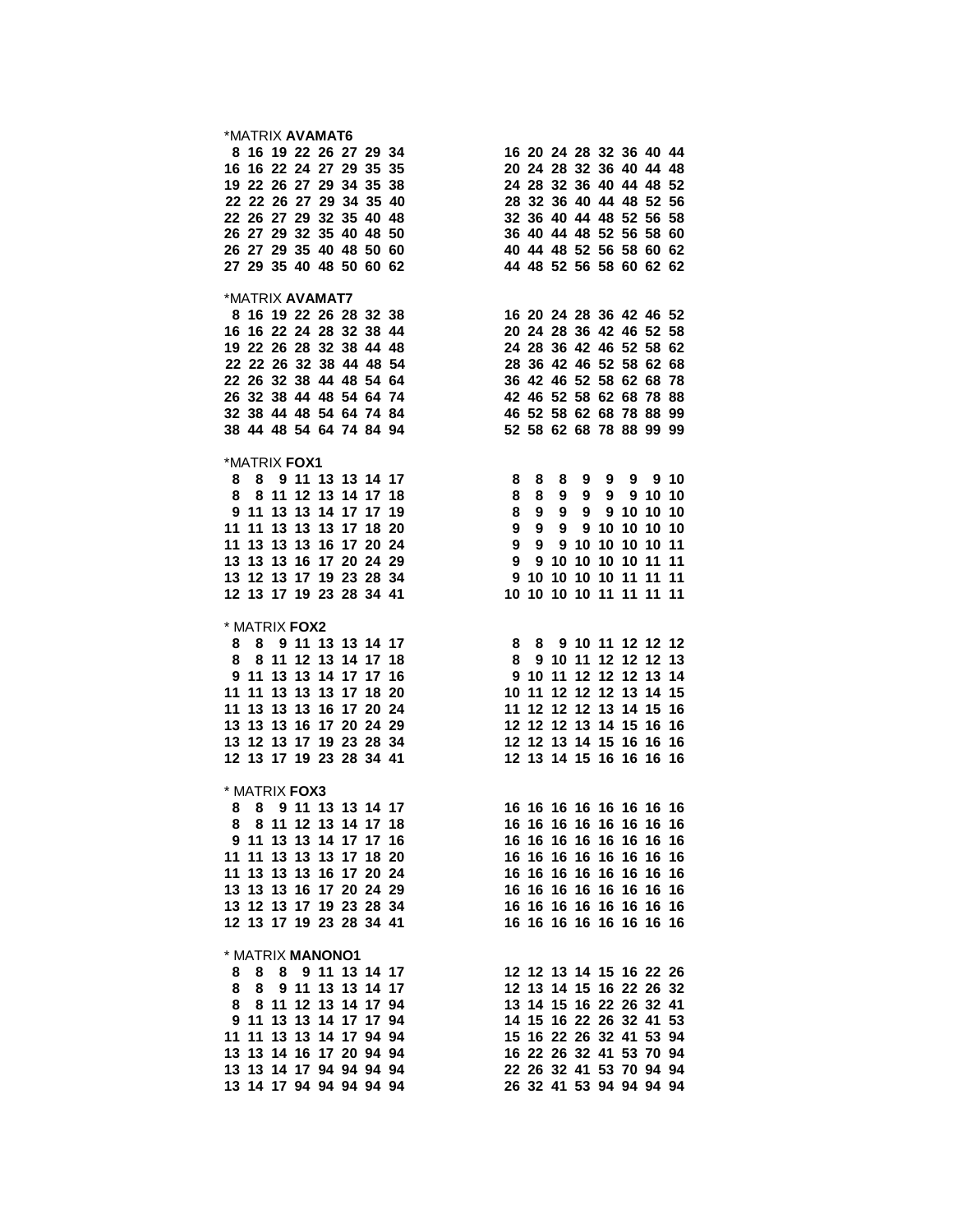### \* MATRIX **MANONO2**

|                         |  |  | 8 12 13 14 15 16 19 22  | 12 12 13 14 15 16 19 22                            |
|-------------------------|--|--|-------------------------|----------------------------------------------------|
|                         |  |  |                         | 12 13 14 15 16 19 22 26<br>12 13 14 15 16 19 22 26 |
|                         |  |  |                         | 13 14 15 16 19 22 26 32<br>13 14 15 16 19 22 26 32 |
|                         |  |  | 14 15 16 19 22 26 32 41 | 14 15 16 19 22 26 32 41                            |
|                         |  |  |                         | 15 16 19 22 26 32 41 53<br>15 16 19 22 26 32 41 53 |
|                         |  |  |                         | 16 19 22 26 32 41 53 70<br>16 19 22 26 32 41 53 70 |
|                         |  |  | 19 22 26 32 41 53 70 94 | 19 22 26 32 41 53 70 94                            |
|                         |  |  |                         | 22 26 32 41 53 70 94 127 22 26 32 41 53 70 94 127  |
|                         |  |  |                         |                                                    |
|                         |  |  |                         |                                                    |
| * MATRIX <b>MANONO3</b> |  |  |                         |                                                    |
|                         |  |  |                         | 8 10 10 12 13 15 16 20<br>12 14 17 18 19 20 24 28  |
|                         |  |  | 10 10 12 15 17 19 20 20 | 14 16 17 18 19 23 27 32                            |
|                         |  |  |                         | 10 12 15 17 19 20 20 23<br>17 17 18 19 20 27 30 37 |
| 12 15 17 19 20 20 25 25 |  |  |                         | 18 18 19 20 27 30 35 37                            |
| 13 17 19 20 23 25 25 27 |  |  |                         | 19 19 20 27 30 35 37 40                            |
|                         |  |  | 15 19 20 23 25 27 27 30 | 20 23 27 30 35 37 40 44                            |
|                         |  |  | 16 20 20 25 25 27 30 35 | 24 27 30 35 37 40 40 44                            |